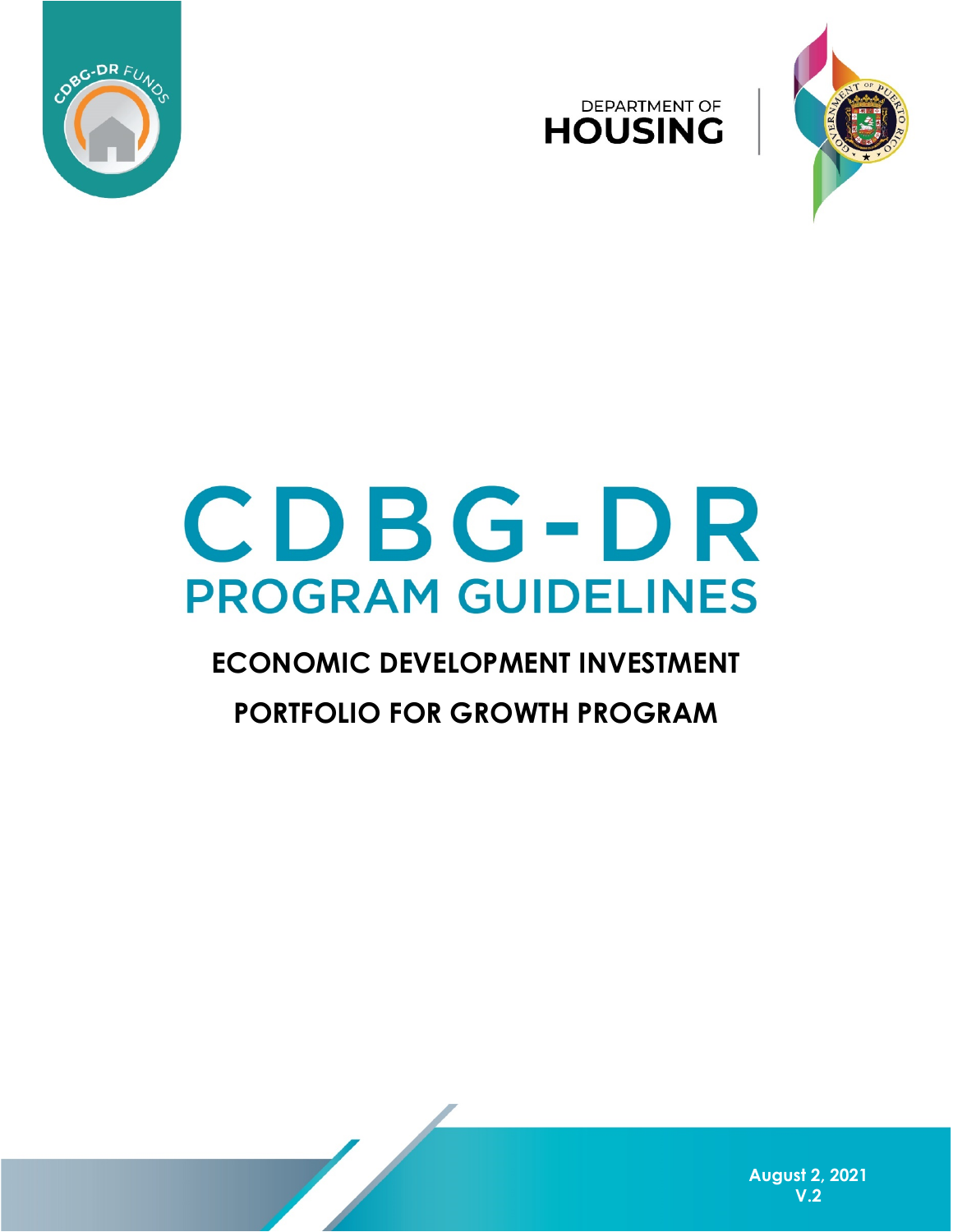**This page was intentionally left blank.**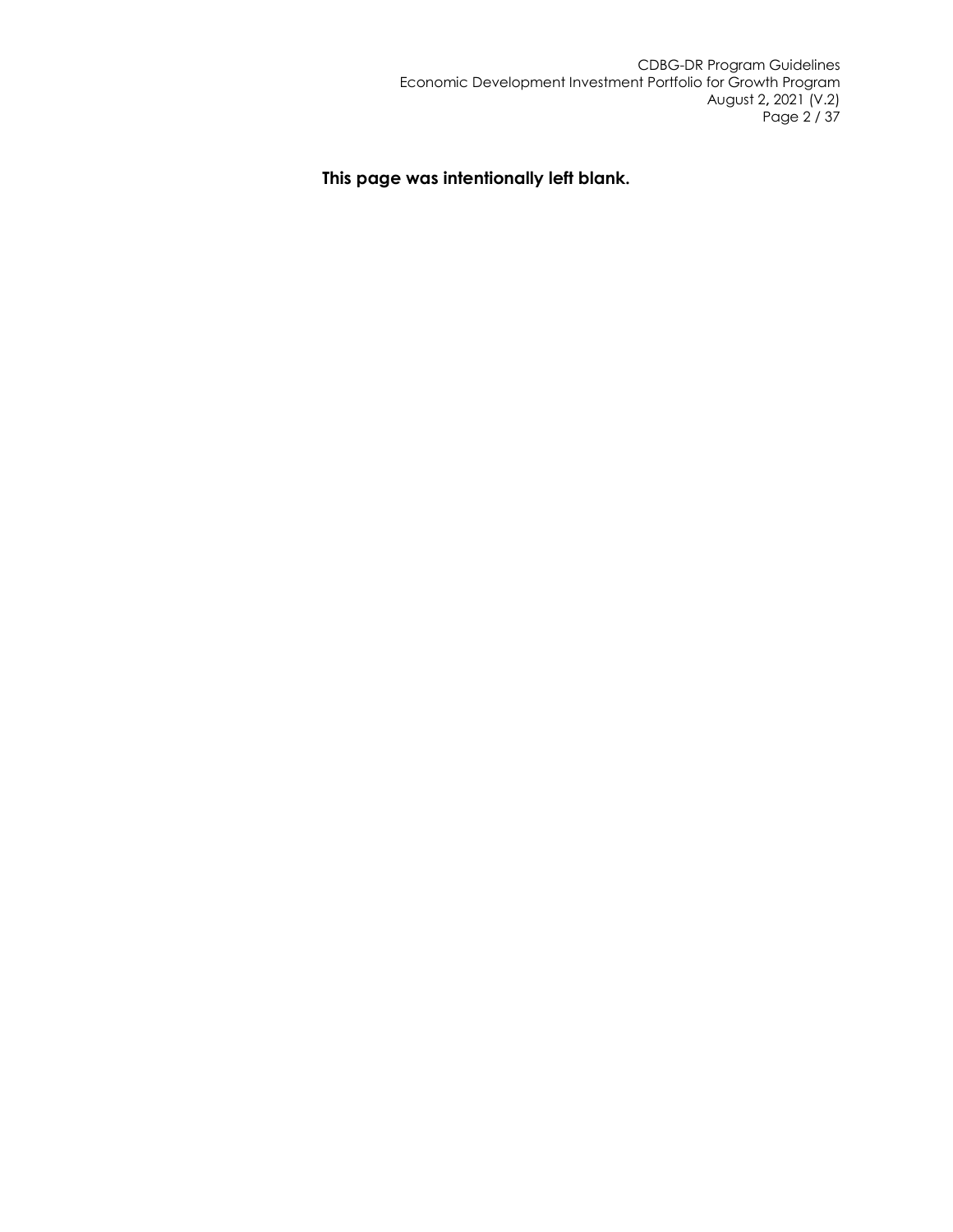#### PUERTO RICO DEPARTMENT OF HOUSING CDBG-DR PROGRAM GUIDELINES **ECONOMIC DEVELOPMENT INVESTMENT PORTFOLIO FOR GROWTH PROGRAM**

VERSION CONTROL

| <b>VERSION</b><br><b>NUMBER</b> | <b>DATE REVISED</b>      | <b>DESCRIPTION OF REVISIONS</b>                                                                                                                                                                                                                                                                                                                                                                                                                        |
|---------------------------------|--------------------------|--------------------------------------------------------------------------------------------------------------------------------------------------------------------------------------------------------------------------------------------------------------------------------------------------------------------------------------------------------------------------------------------------------------------------------------------------------|
|                                 | <b>December 18, 2020</b> | <b>Original Version</b>                                                                                                                                                                                                                                                                                                                                                                                                                                |
| $\mathbf{2}$                    | August 2, 2021           | Edits were made throughout the document. Revision to<br>Objective; Roles section to include Evaluation<br>Committee; Key Definitions; Program Description;<br>Program Eligibility; Eligible Entities; Eligible Costs;<br>Underwriting Criteria; Partial Loan Forgiveness;<br><b>Application Process; Expression of Interest Question (re</b><br>named); Application Review Process; Duplication of<br>Benefits sections. All edits are marked in gray. |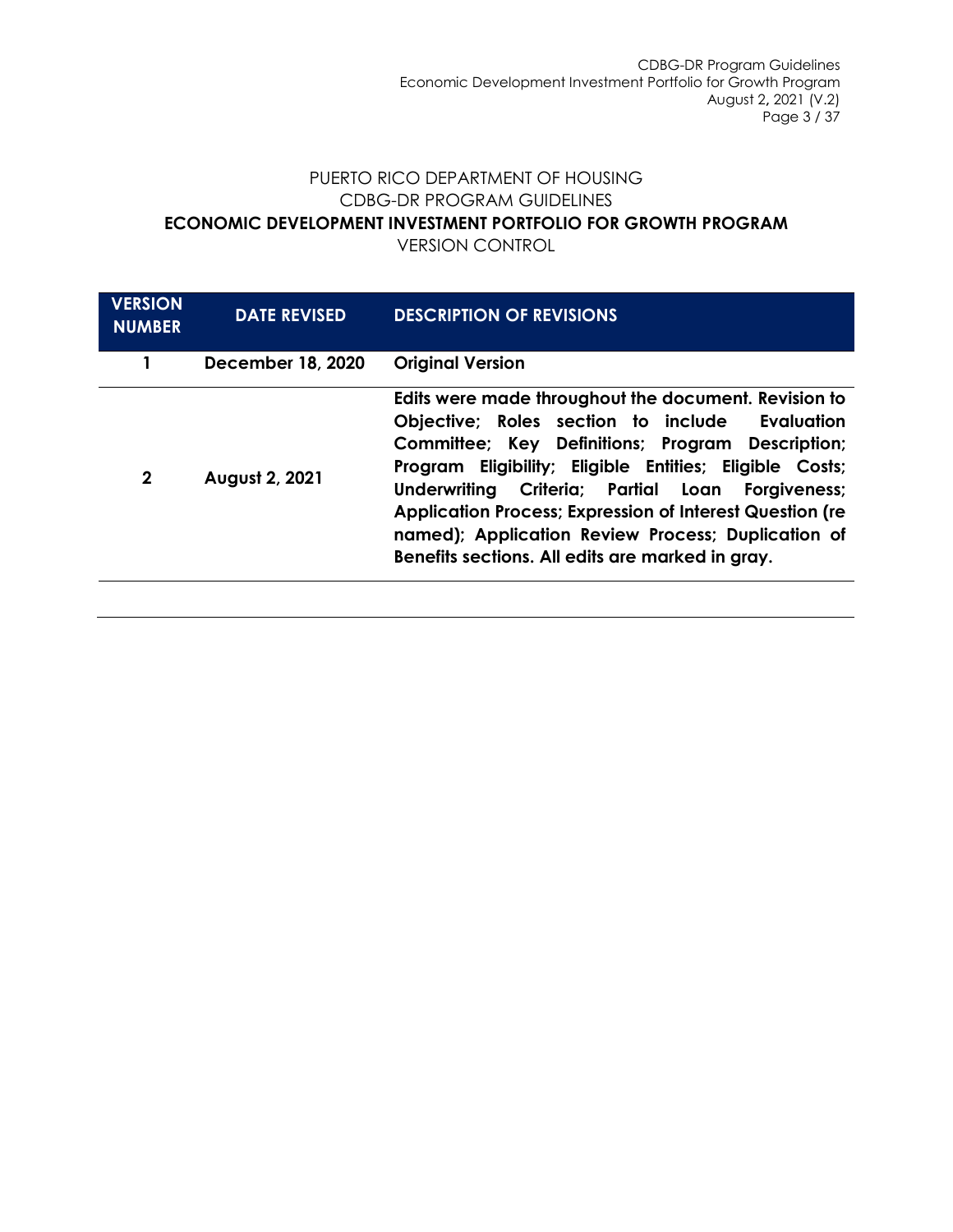# **Table of Contents**

|             | 1.1   |                                                                                   |  |
|-------------|-------|-----------------------------------------------------------------------------------|--|
|             | 1.2   |                                                                                   |  |
|             | 1.3   |                                                                                   |  |
| $\mathbf 2$ |       |                                                                                   |  |
| 3           |       |                                                                                   |  |
| 4           |       |                                                                                   |  |
|             | 4.1   |                                                                                   |  |
|             | 4.2   |                                                                                   |  |
|             | 4.3   |                                                                                   |  |
|             | 4.4   |                                                                                   |  |
|             | 4.5   |                                                                                   |  |
|             | 4.6   |                                                                                   |  |
| 5           |       |                                                                                   |  |
| 6           |       |                                                                                   |  |
|             | 6.1   |                                                                                   |  |
|             | 6.2   |                                                                                   |  |
|             | 6.2.1 |                                                                                   |  |
|             | 6.3   |                                                                                   |  |
|             | 6.3.1 |                                                                                   |  |
|             | 6.3.2 |                                                                                   |  |
| 7           |       |                                                                                   |  |
| 8           |       |                                                                                   |  |
| 9           |       |                                                                                   |  |
|             | 9.1   |                                                                                   |  |
| 10          |       |                                                                                   |  |
|             | 10.1  |                                                                                   |  |
|             | 10.2  | Section 504, Americans with Disabilities Act, and Equal Employment Opportunity 25 |  |
|             | 10.3  |                                                                                   |  |
|             | 10.4  |                                                                                   |  |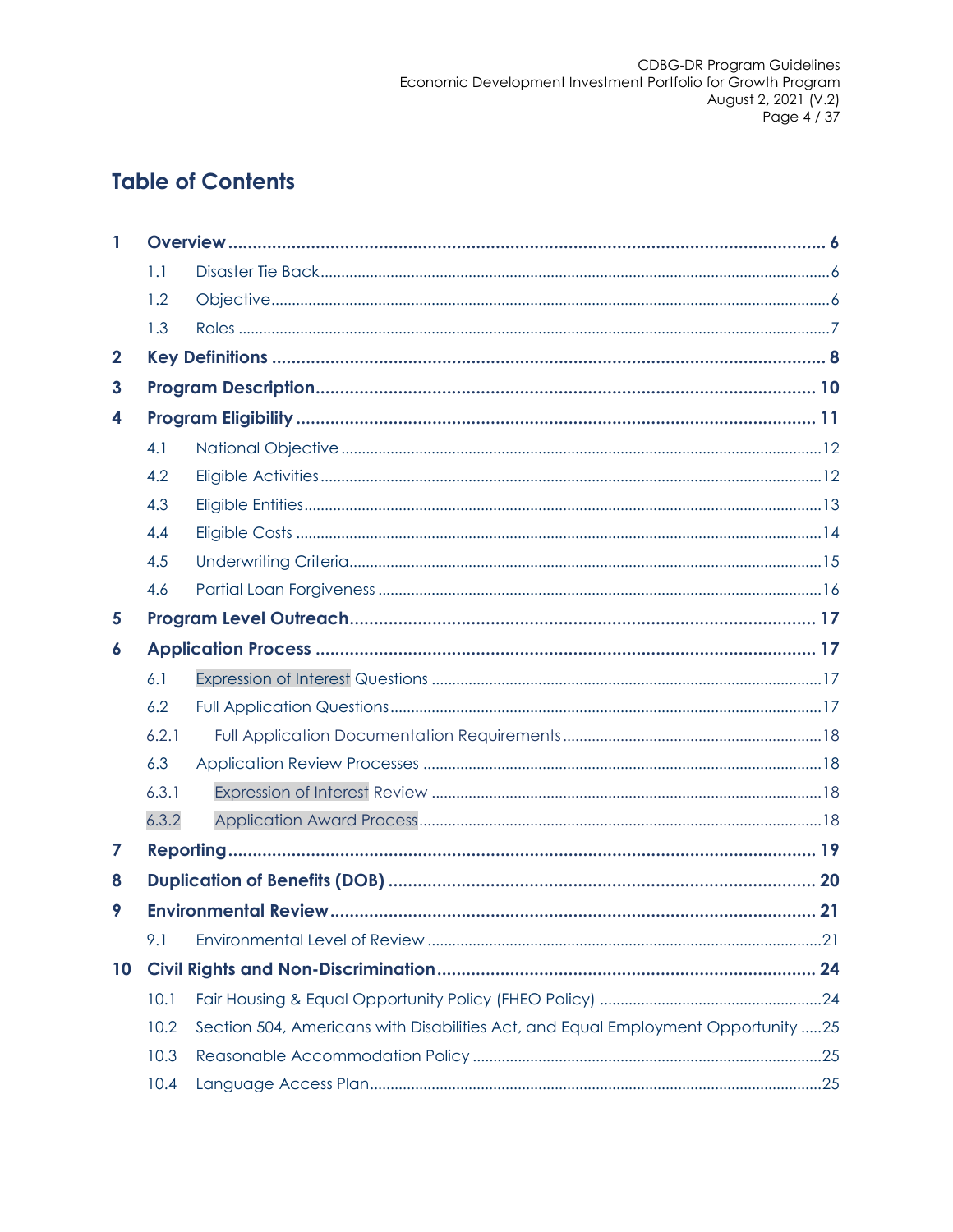| 11 |       |  |  |
|----|-------|--|--|
| 12 |       |  |  |
| 13 |       |  |  |
| 14 |       |  |  |
| 15 |       |  |  |
| 16 |       |  |  |
|    | 16.1  |  |  |
|    | 16.2  |  |  |
| 17 |       |  |  |
| 18 |       |  |  |
|    | 18.1  |  |  |
|    | 18.2  |  |  |
|    | 18.3  |  |  |
|    | 18.4  |  |  |
|    | 18.5  |  |  |
|    | 18.6  |  |  |
|    | 18.7  |  |  |
|    | 18.8  |  |  |
|    | 18.9  |  |  |
|    | 18.10 |  |  |
|    | 18.11 |  |  |
|    |       |  |  |
| 19 |       |  |  |
| 20 |       |  |  |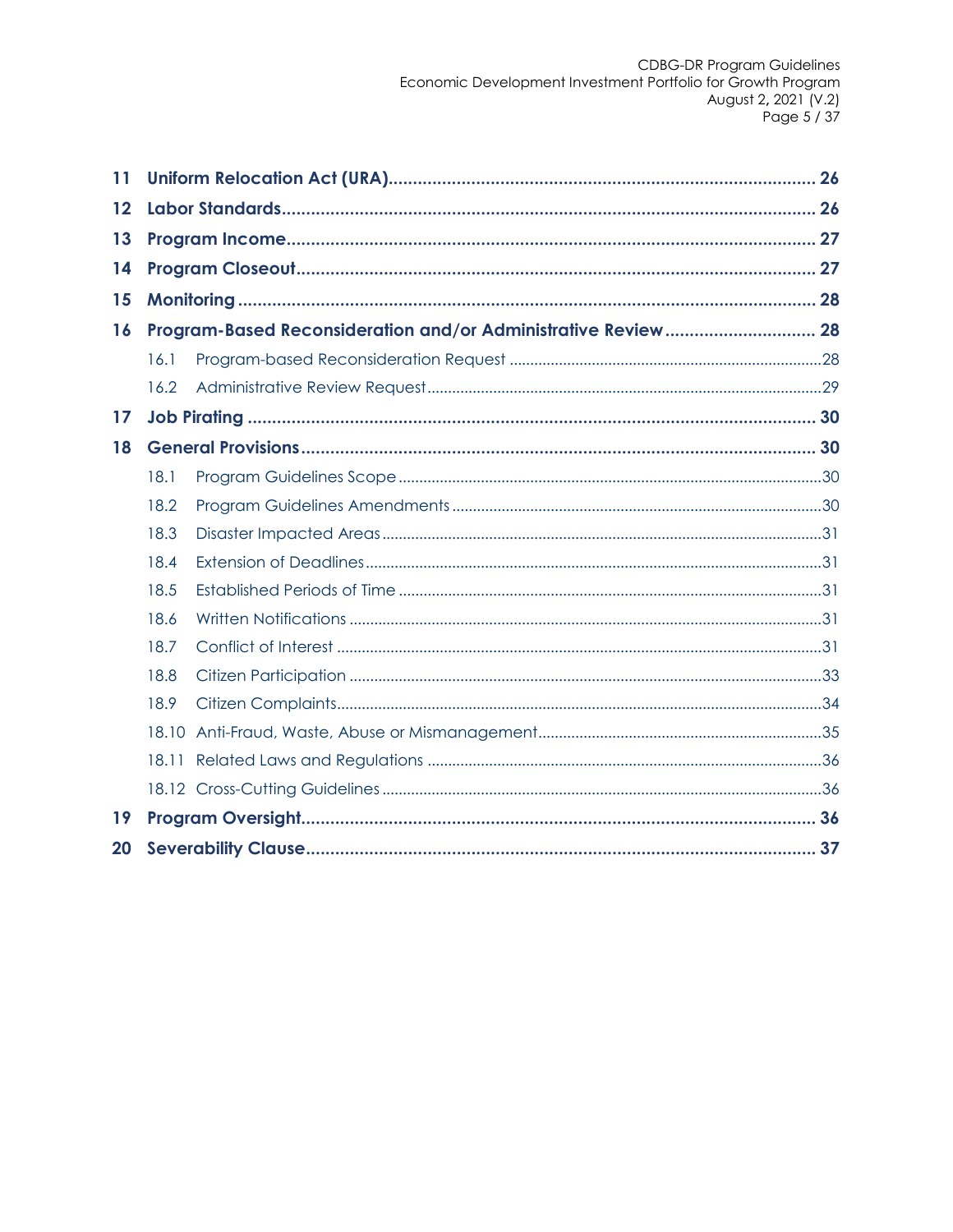# <span id="page-5-0"></span>**1 Overview**

The economy of Puerto Rico has experienced a period of decline involving disinvestment in businesses, business closures, and outmigration of workers in all sectors. Hurricanes Irma and María compounded these economic challenges significantly and created a new set of serious inhibitors to investment and economic expansion. Through the Community Development Block Grant – Disaster Recovery (**CDBG-DR**) funding, the Puerto Rico Department of Housing (**PRDOH**) is addressing unmet economic development needs on the island to encourage long-term sustainable revitalization across industries and sectors through a suite of economic development programs. The largest of these programs is the Economic Development Investment Portfolio for Growth Program (**IPG or Program**).

Eight hundred million dollars (\$800,000,000) of CDBG-DR economic recovery funds are budgeted for the Program. Six hundred million dollars (\$600,000,000) of that budget will be allotted to projects submitted during an open application window and will be underwritten per the requirements established in these guidelines. The remaining two hundred million dollars (\$200,000,000) of that budget are dedicated to public-sector critical recovery pilot projects that PRDOH considers to be key drivers of economic recovery, such as health care facilities like the Medical Center of Puerto Rico (Centro Médico) and other tourism/economic development projects like the Puerta de Tierra/Bahía Urbana/Navy Pier, provided that they meet Program requirements. Alternative underwriting requirements may be provided for set aside critical recovery pilot projects in subsequent versions of the guidelines.

#### <span id="page-5-1"></span>**1.1 Disaster Tie Back**

The Program seeks to alleviate the exacerbated economic effects caused by the hurricanes through large-scale redevelopment projects that are transformative in nature and create jobs and/or cascading economic impacts. Job creation and retention through the recovery and growth of businesses damaged and/or disrupted by the hurricanes and the growth of start-up businesses established after the hurricanes are also key parts of a comprehensive revitalization strategy to enable and nurture strategic growth connections and opportunity zones.

#### <span id="page-5-2"></span>**1.2 Objective**

The objective of the Program is to address the critical needs of businesses and residents of Puerto Rico as well as increase the island's competitiveness for sustained economic growth by:

- Providing leveraged funding to support private investment to meet unmet economic development needs;
- Supporting projects that provide essential services and/or job opportunities, particularly for low-to-moderate income residents;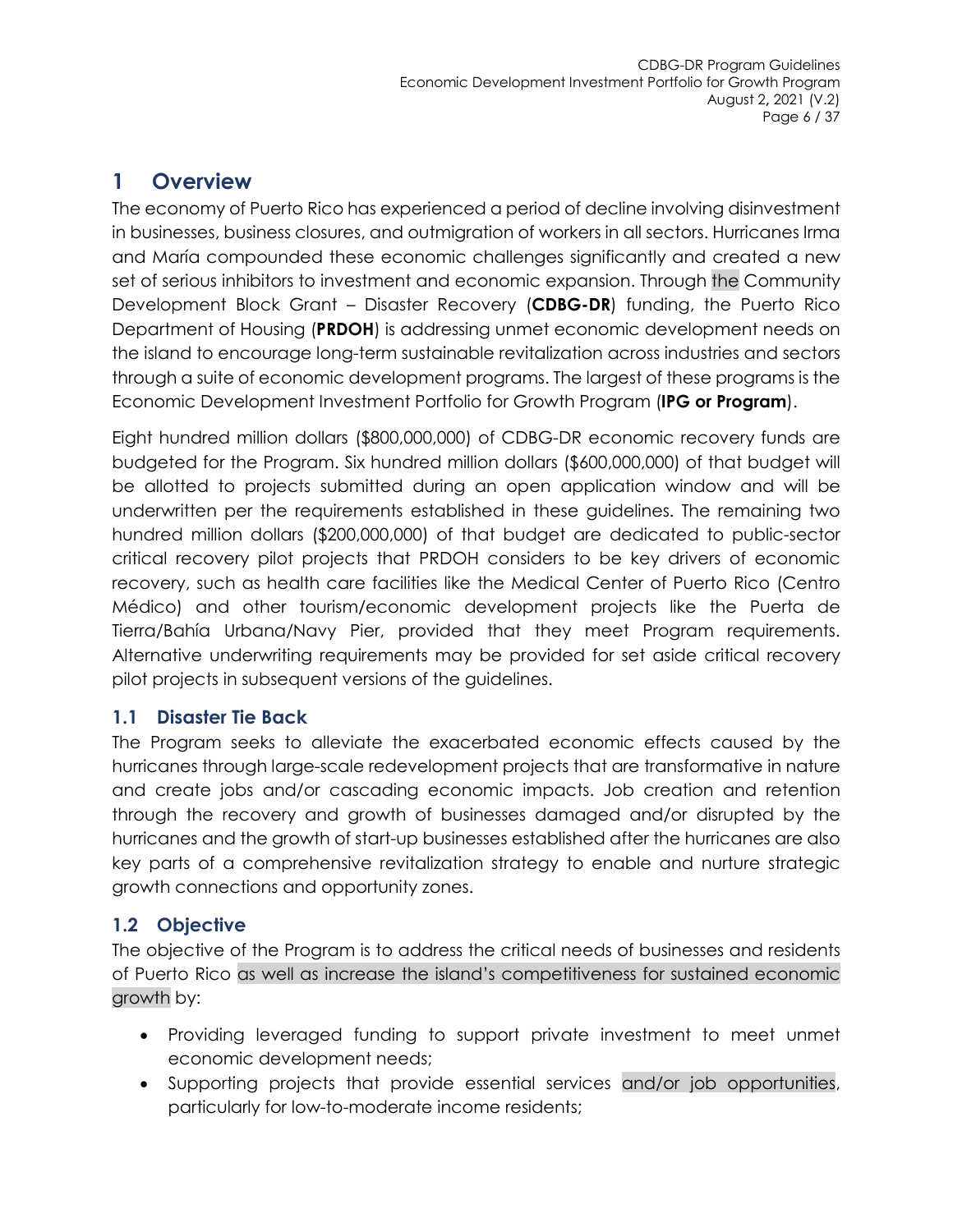- Assisting with the economic revitalization and regional recovery of hurricaneimpacted communities by investing in transformative community-based projects;
- Spurring long-term job creation, with a focus on creating high valued job opportunities for local residents;
- Meeting a recovery objective and creating long-term economic opportunities;
- Enabling the development of infrastructure projects that will facilitate the creation of high impact economic activities, such as: technology operations, science and innovation operations, Research and Development (R&D), amongst others; and
- Completing transformative, large-scale regional revitalization projects that will provide benefits to a wide range of Puerto Ricans.

#### <span id="page-6-0"></span>**1.3 Roles**

The following organizations and corresponding responsibilities are critical to successful administration of the Program:

**PRDOH** – The grantee and recipient of the HUD funding. Tasked with managing Program requirement such as, procurements, loan agreements, Program design approval, and implementing a communications and technical assistance strategy. Responsible for contractual oversight and monitoring of procured vendors, loan disbursements, and recording and reporting on program income.

**Evaluation Committee** – Created on June 21, 2021 (OE-2021-049) by the Governor of Puerto Rico. The Committee is tasked with the determination of IPG eligible projects, as well as reviewing the Program applications against the Program's eligibility criteria and selecting the award recipients. The Committee is comprised of:

- Secretary of the Puerto Rico Department of Housing (PRDOH), who will act as President of the Committee;
- Executive Director of Management and Budget of Puerto Rico (**OGP**, for its Spanish acronym);
- Secretary of the Puerto Rico Department of Economic Development and Commerce (**DDEC**, or its Spanish acronym);
- Executive Director of the Puerto Rico Fiscal Agency and Financial Advisory Authority (AAFAF, or its Spanish acronym); and
- Assistant Secretary to the Governor for State Affairs.

**Award Recipient** - Applicants to the Program who are approved to receive funding for an eligible economic development project. The Award Recipient is responsible for construction management, compliance with applicable codes, regulations, and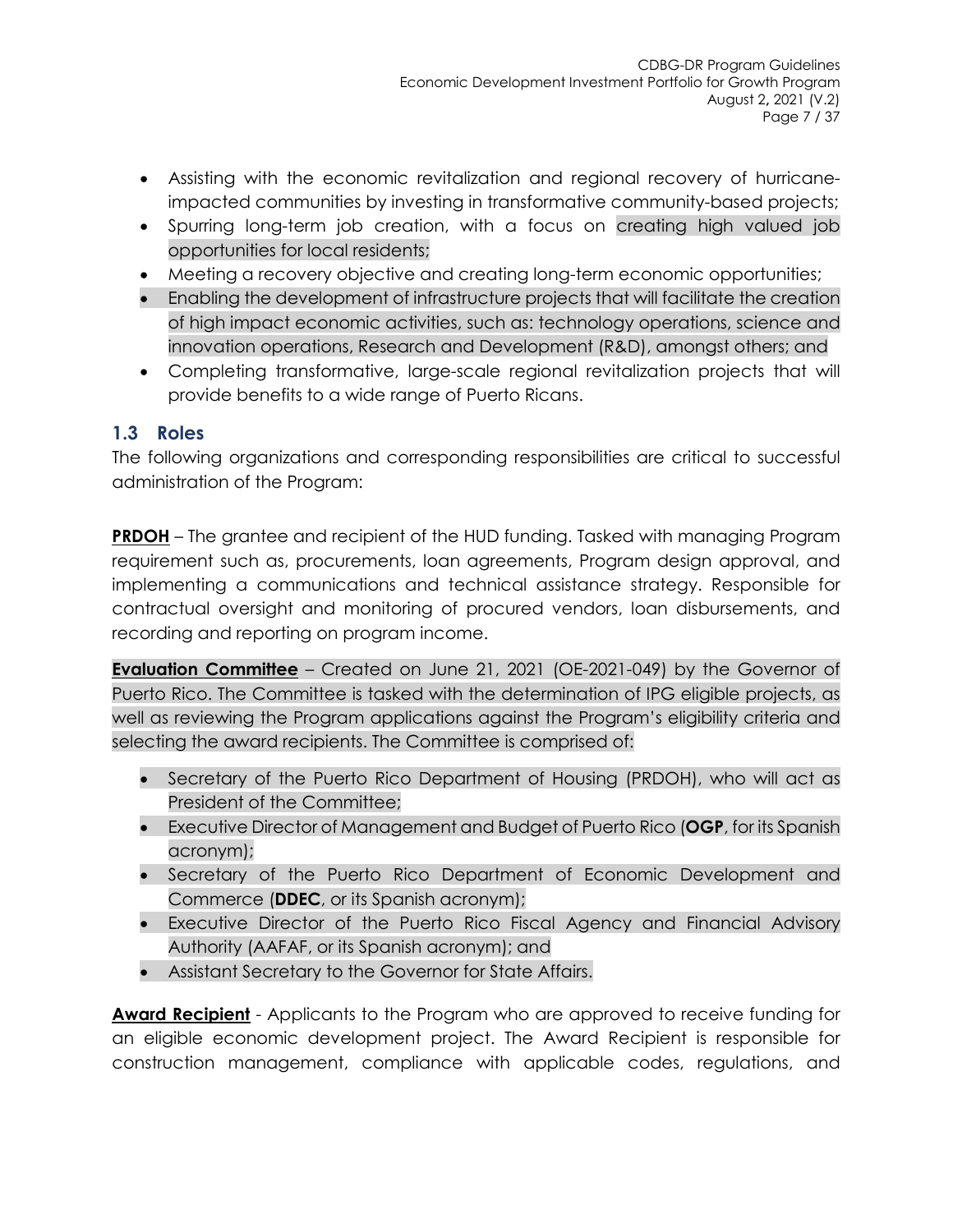environmental standards, meeting milestones to fulfill a national objective, reporting and successful completion of the selected project.

# <span id="page-7-0"></span>**2 Key Definitions**

- **Community Development Block Grant – Disaster Recovery (CDBG-DR):** A term for the HUD funding stream that is allocated to eligible disaster recovery entities via congressional appropriations.
- **Critical Recovery Projects:** Projects that are considered pivotal economic development drivers that will address the needs of Puerto Ricans before, during, and after disasters. These projects will not only lead to improved economic outcomes and revitalized neighborhoods that have a high concentration of lowto-moderate income persons, but may also result in economic growth and employment opportunities in some of Puerto Rico's Opportunity Zones.
- **Duplication of Benefits** (**DOB**): Financial assistance received from another source that is provided for the same purpose as CDBG-DR funds.
- **Essential Service:** Essential goods or services are those goods or services necessary for immediate and long-term community recovery. Such goods and services include, but are not limited to, recycling facilities, grocery stores, gas stations, pharmacies, healthcare providers, childcare providers, and social service providers.
- **Full-Time Equivalent (FTE):** Puerto Rico labor laws provide that the regular full-time work week equals forty (40) hours per week. FTE is calculated by dividing an employee's hours worked by 40. Part-time employee hours may be combined to determine an FTE amount (For example, One 40 hour/week position = One FTE. One 20 hour/week position =0.5 FTE. Two 20 hour/week positions= One FTE).
- **High Impact:** Economic activities that are high value, create high paying jobs and increase the value of the economy. Using the concept of circular flow of the gross income and product of a country, the value of the economy increases due to external factors such as exports (in this case, including the continental U.S.). Therefore, high impact here refers to economic activities that export services and goods as well as create high paying jobs.
- **High Value:** The project application will be scored according to its ability to create high-impact jobs, more than three hundred (300) full-time jobs that are sustained for a period of five (5) years. In addition, the applicant should explain how the project will support economic development in the local community – so the employer is considered a good neighbor and that conducts community outreach.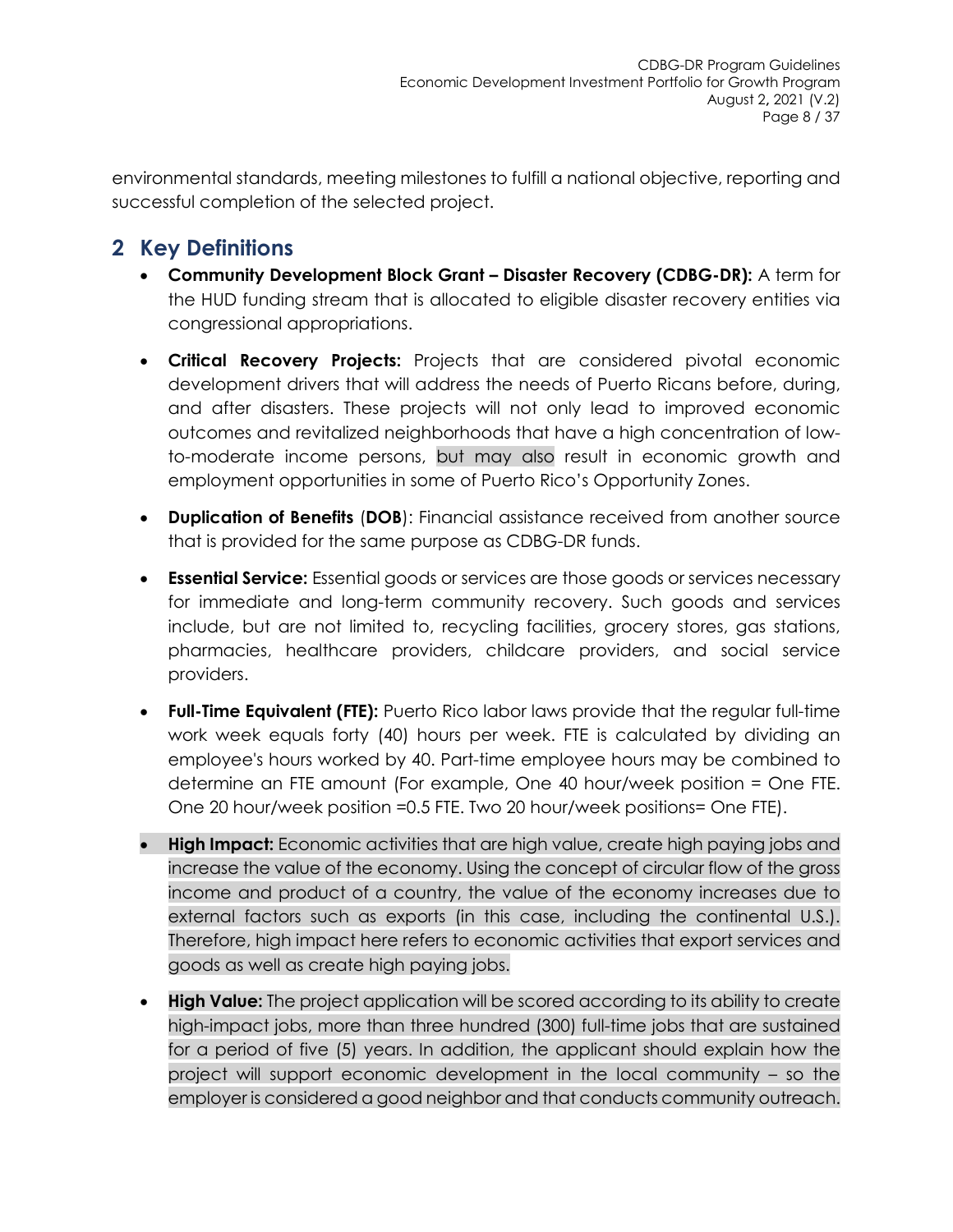Therefore, applicants submitting proposals for such high-value economic activities, if all criteria are met, will qualify for extra bonus points.

- **Loan Servicer:** Entity selected to process loan payments, respond to borrower inquiries and keep track of principal and interest paid.
- **Local Funding Participation:** Funds included in the project development budget from one or more Puerto Rico-based entities. Local Funding Participation may include: (1) equity investments by persons residing or doing business in Puerto Rico other than the project; (2) debt financing obtained specifically to develop the project by a person residing or doing business in Puerto Rico other than the project; (3) non-equity contributions from assets located in Puerto Rico (for example, land for development); (4) financing provided by a regulated financial institution authorized to do business in Puerto Rico (including affiliates of entities authorized to do business in Puerto Rico); and (5) financing procured, structured, or managed by an entity organized under the laws of Puerto Rico or whose primary business location is Puerto Rico. The amount of Local Funding Participation shall be the total amount of funding from eligible sources.
- **Low-to-Moderate Income (LMI):** Low to moderate income populations are those having incomes not more than eighty percent (80%) of Area Median Family Income as established by HUD. This income standard changes from year to year and varies based on household size and geography. HUD has calculated adjusted income limits for Puerto Rico upon which an LMI determination is based.
- **Opportunity Zone (OZ):** Added to the US tax code[1](#page-8-0) by the Tax Cuts and Jobs Act on December 22, 2017. An OZ is an economically distressed community where new investments, under certain conditions, may be eligible for preferential tax treatment. OZ's are designed to spur economic development and job creation in distressed communities.
- **Puerto Rico Action Plan and its Amendments (APA):** Defines how the CDBG-DR funding allocation by HUD will be utilized in order to meet the humanitarian needs of the Island's residents through the implementation of a transformative recovery program. The Action Plan provides an analysis of the first damage calculation and reports on the programs that will meet unmet needs of housing, economic recovery and infrastructure. See<https://www.cdbg-dr.pr.gov/en/action-plan/> for the English version and <https://www.cdbg-dr.pr.gov/plan-de-accion/> for the Spanish version.

<span id="page-8-0"></span> <sup>1</sup> 26 U.S.C. Subchapter Z.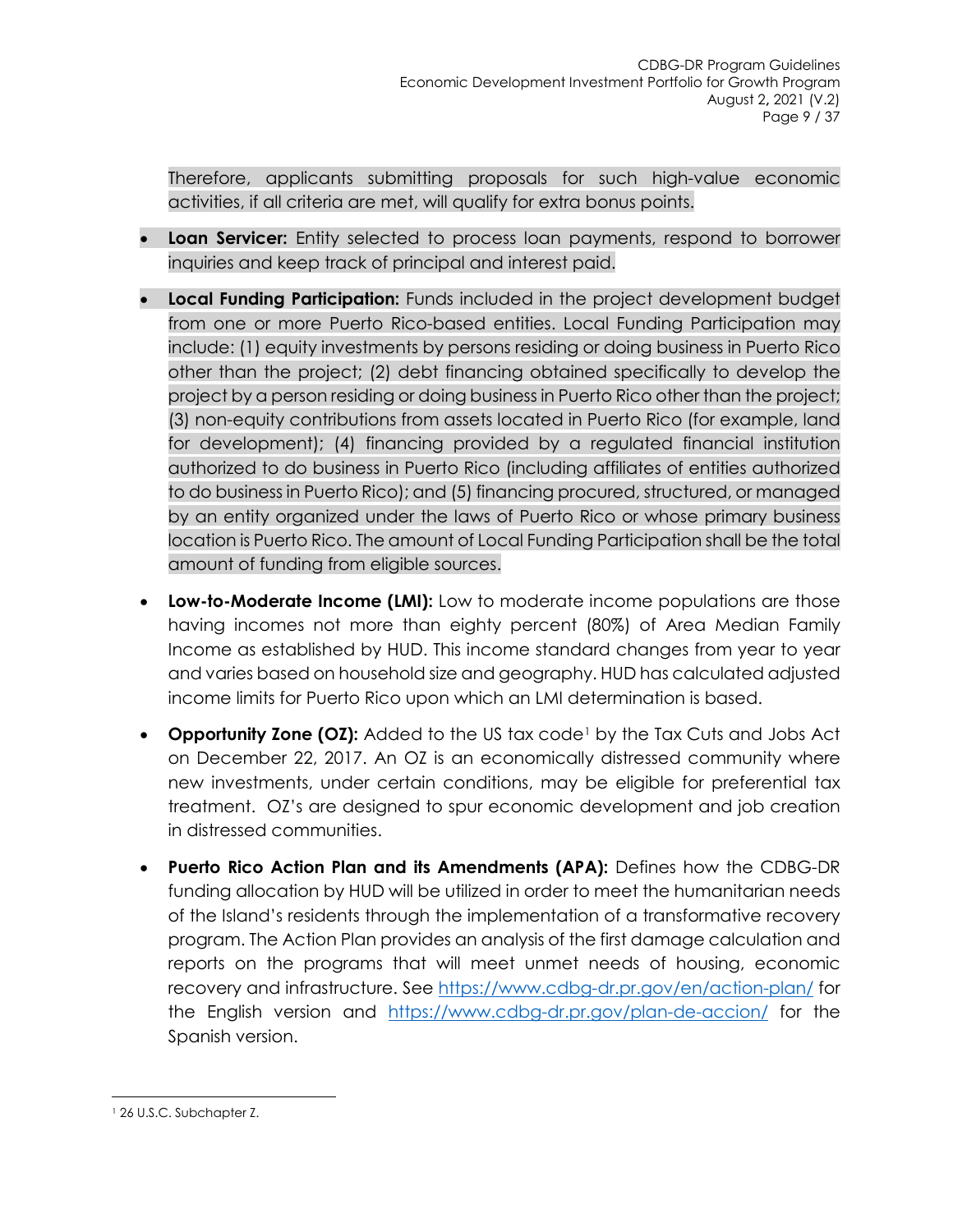- **Puerto Rico Department of Housing (PRDOH):** PRDOH has been designated as the Grantee responsible for administering the CDBG-DR funds allocated to Puerto Rico for the recovery from disasters caused by Hurricanes Irma and María of 2017. PRDOH will provide oversight of this program.
- **Underwriter:** Contracted by PRDOH to perform loan underwriting of submitted IPG applications based on PRDOH-established loan and project underwriting criteria, inclusive of a review of the applicant's financial data, and the viability of the project in the context of the business or industry being served.
- **United States Department of Housing and Urban Development (HUD)**: The principal federal agency responsible for programs concerned with serving unmet housing needs, enforcing fair housing, and promoting community development.

# <span id="page-9-0"></span>**3 Program Description**

The Program will foster both mixed-use[2](#page-9-1), community-based development, and major infrastructure improvements that will support economic revitalization in Puerto Rico. The Program may also respond to the varied opportunities that the designation of OZ[3](#page-9-2) provides across the Island. The objective of the Program is to develop a series of projects that will result in economic development and make Puerto Rico more competitive for the creation and/or attraction of high impact economic activities. These projects will result in large-scale commercial and industrial development that will address a variety of economic revitalization priorities. This may include, but is not limited to the development and/or redevelopment of:

- Commercial developments that create high impact economic activity, such as shipping distribution centers or office buildings, industrial/manufacturing complexes such as factories, industrial parks and R&D laboratories, hotels, and public commercial spaces such as convention centers or parking garages, amongst others. Commercial developments that do not meet the high-impact definition are also eligible, however high-impact activities may receive bonus points;
- Mixed-use developments whereby projects will support business opportunities and other economic development in support of housing; and
- Infrastructure development to support large economic revitalization activities. This includes, but is not limited to, transportation facilities (new roads, street rehabilitation, sidewalk improvements, streetlights, parking facilities, streetscape

<span id="page-9-2"></span><span id="page-9-1"></span> <sup>2</sup> The IPG Program will only fund the commercial portion of any mixed-use developments. <sup>3</sup> An interactive map of opportunity zones in Puerto Rico can be found: <https://esrimedia.maps.arcgis.com/apps/View/index.html?appid=77f3cad12b6c4bffb816332544f04542>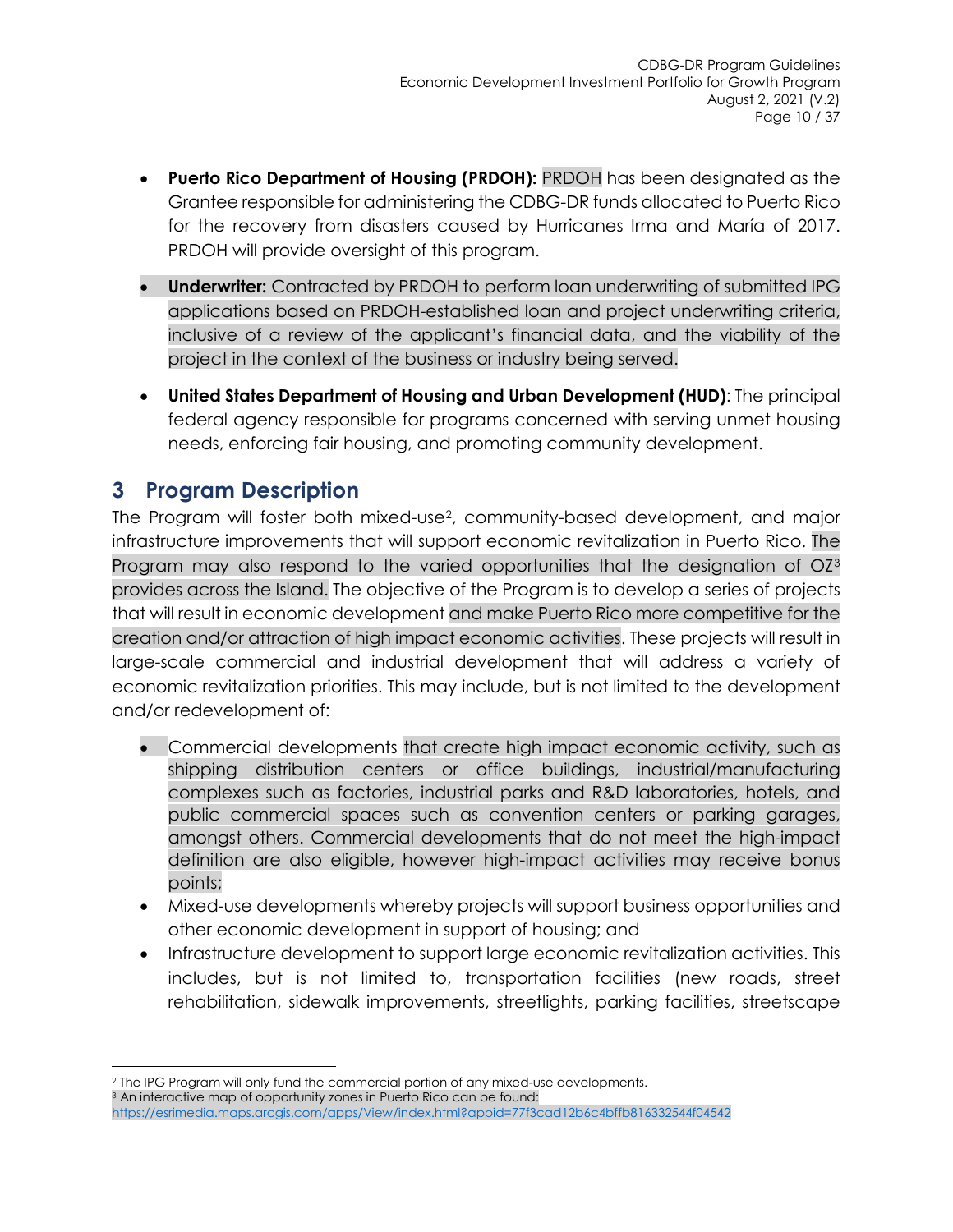improvements, etc.) and water, sewer, and drainage improvements directly supporting an economic revitalization activity.

# <span id="page-10-0"></span>**4 Program Eligibility**

This Program will provide capital to large-scale projects, which will result in economic growth and job creation, including but not limited to those in Qualified Opportunity Zones utilizing OZ investment funding, in the form of secured loans. Award terms include, but are not limited to:

- Project must result in an essential service **or** must create/and or retain one new full-time equivalent job for every fifty thousand dollars (\$50,000) of CDBG-DR;
- Award amounts range from ten million dollars (\$10,000,000) to fifty million dollars (\$50,000,000)[4;](#page-10-1)
- Loans will not exceed forty percent (40%) of a project's total cost to include, among others, the development budget (hard and soft costs), and cost of issuanc[e5](#page-10-2); exception to this may be considered where the project fulfills certain criteria previously agreed upon. A project that meets specific program goals may be eligible to receive a loan for up to fifty percent (50%) of the total project cost, based on the following criteria:

#### 1) **Benefits the creation or retention of +300 employees**

**Description:** The project supports the creation or expansion of businesses that create more than three hundred (300) jobs**,** sustained for five (5) years. **Incrementality Awarded:** If yes, five percent (5%) additional to the forty percent (40%). Increment for every seventy-five (75) above three hundred (300).

#### 2) **Creates economic activities that generate +50% of their revenue from exports**

**Description:** The economic activities that creates must generate fifty percent (50%) of their revenue from export activities.

**Incrementality Awarded:** If yes, five percent (5%) additional to the forty percent (40%). Increment for every twenty-five (25%).

The maximum loan amount is capped at fifty percent (50%) of the total project cost.

<span id="page-10-1"></span> <sup>4</sup> PRDOH could reassess this threshold once completed with the outreach phase.

<span id="page-10-2"></span><sup>&</sup>lt;sup>5</sup> Depending on the criteria, the loan can be up to 50%.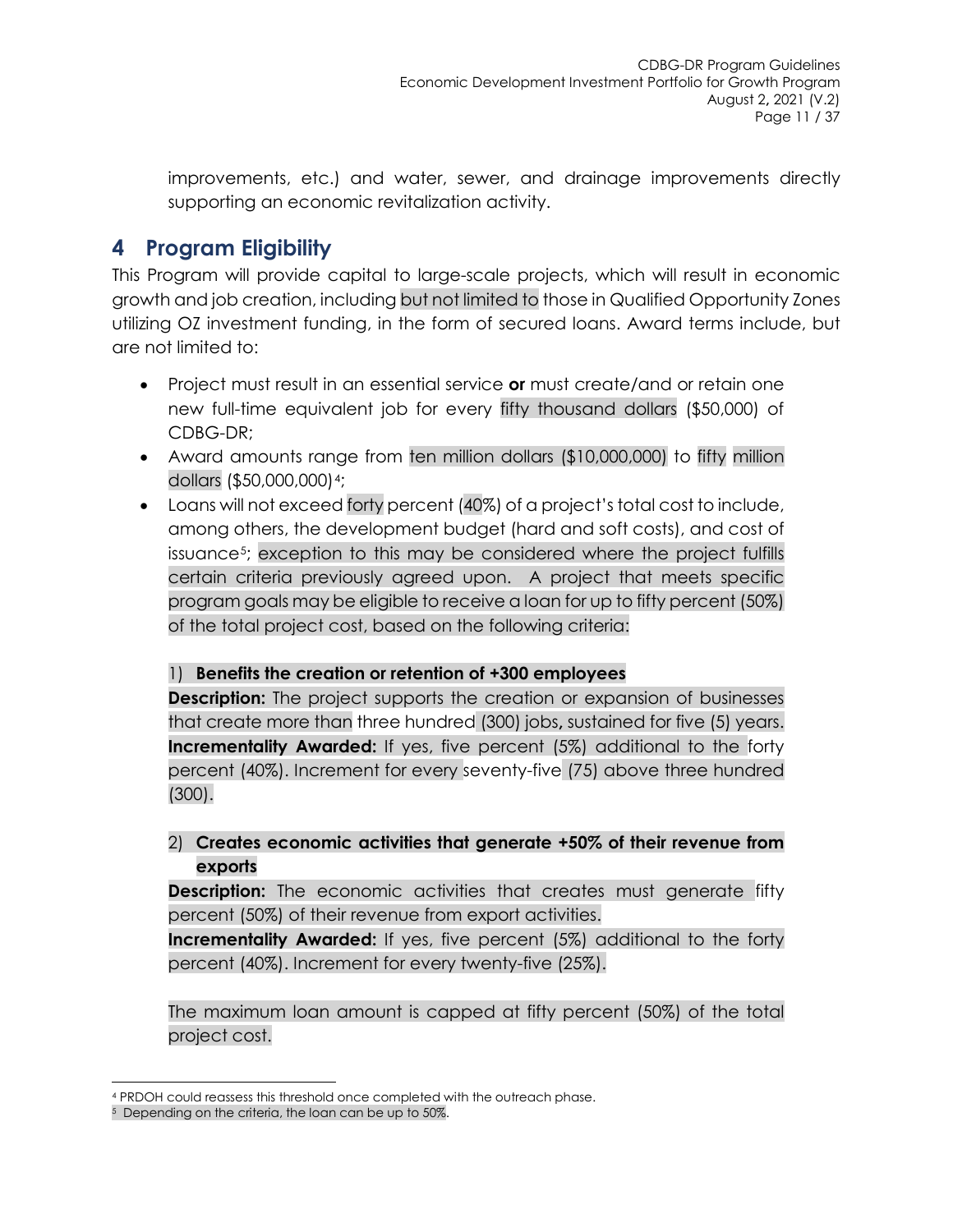- Project must have a viable and verifiable source of funding for the total costs not covered by the award;
- Amortization of principal balance will not exceed thirty (30) years with a maturity of ten (10) to thirty (30) years;
- Interest rate will not exceed two percent (2%) per annum, determined by the project's cash flow, ability to service debt, and other underwriting considerations;
- Loan will be collateralized. The lien position of the collateral, such as real estate, capital equipment or liens on other property, may be subordinated to senior loans, if applicable;
- No pre-payment penalty; and
- A portion of the loan may be forgiven based upon adherence to agreedupon terms and conditions (see section on Partial Loan Forgiveness for these terms).

All projects funded by HUD must:

- Meet a national objective;
- Meet at least one (1) CDBG-DR eligible activity;
- Be performed by an eligible entity;
- Be documentable as an eligible cost; and
- <span id="page-11-0"></span>• Meet established program eligibility and underwriting criteria.

#### **4.1 National Objective**

Funded activities must meet at least one (1) of the following HUD, CDBG-DR national objectives:[6](#page-11-2)

- Benefit Low-and moderate-income persons (**LMI**)
	- o LMI Job Creation or Retention 24 C.F.R. § 570.483 (b)(4);
	- o LMI Area Benefit 24 C.F.R. § 570.483(b)(1); or
	- o LMI Limited Clientele 24 C.F.R. § 570.483(b)(2);
- Urgent Need 24 C.F.R. § 570.483(d), certain requirements of which were waived by Federal Register Vol. 83, No. 28 (February 9, 2018), 83 FR 5844, 5856;
- Prevention or Elimination of Slums or Blight 24 C.F.R. § 570.483 (c).

# <span id="page-11-1"></span>**4.2 Eligible Activities**

Eligible activities for this Program, per the Housing and Community Development Act of 1974, are:

- Section  $105(a)(1)$  Acquisition of Real Property;
- Section 105(a)(2) Public Facilities and Improvements;

<span id="page-11-2"></span> <sup>6</sup> As modified by waiver or alternative requirements in applicable Federal Register Notices.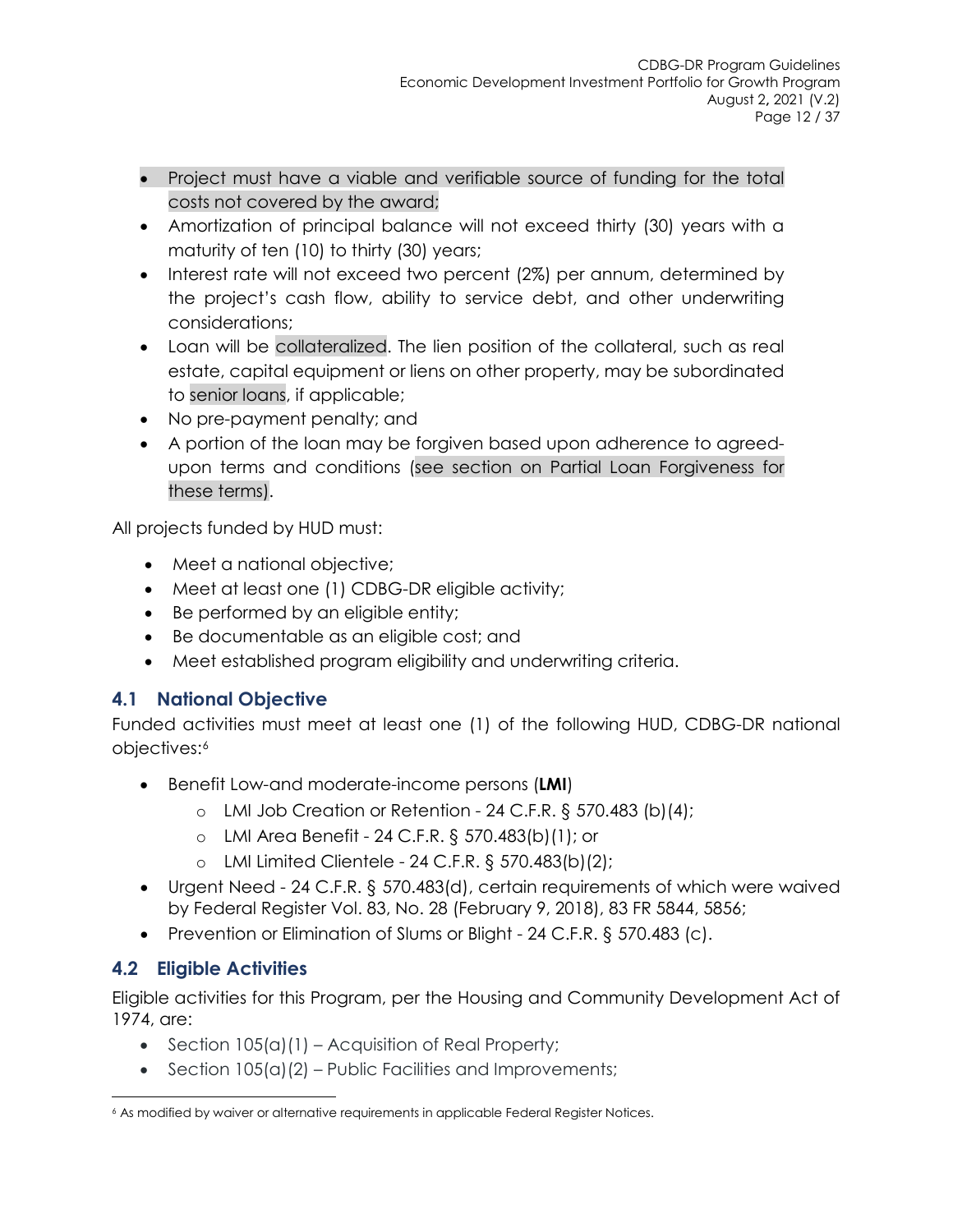- Section 105(a)(3) Code Enforcement;
- Section 105(a)(4) Clearance, Rehabilitation, Reconstruction, and Construction of Buildings;
- Section 105(a)(5) Removal of Material and Architectural Barriers;
- Section  $105(a)(7)$  Disposition of Real Property;
- Section  $105(a)(8)$  Public Services (in accordance with 83 FR 5844, 5849);
- Section 105(a)(9) Payment of Non-Federal Share;
- Section  $105(a)(11)$  Relocation;
- Section 105(a)(14) Activities Carried Out through Nonprofit Development Organizations;
- Section 105(a)(15) Assistance to Eligible Entities for Neighborhood Revitalization, Community Economic Development and Energy Conservation;
- Section 105(a)(16) Energy Use Strategies Related to Development Goals;
- Section 105(a)(17) Economic Development Assistance to For-Profit Business;
- Section  $105(a)(21)$  Assistance to Institutions of Higher Education; and
- <span id="page-12-0"></span>• Section 105(a)(22) – Microenterprise Assistance

#### **4.3 Eligible Entities**

Entities eligible to apply for an IPG award include:

- For-profit Businesses;
- Not-for-profit Organizations;
- Community-based Economic Development Organizations;
- Community Development Financial Institutions;
- Units of General Local Government, including departments and divisions (undertaking projects to support economic development projects);
- Government of Puerto Rico Agencies, Authorities, Trusts, and Boards (undertaking projects to support economic development projects); and
- Public-private partnerships as defined by Act 29-2009, as amended by Act 297- 2012, Act 26-2013, Act 173-2013, Act 237-2014; Act 1-2017 and Act 95-2017; "Public-Private Partnership Act".[7](#page-12-1)

The following entities are ineligible to apply for an IPG award:

- Entities that operate facilities that are not open to the general public and serve a predominantly higher income clientele;
- Entities that operate professional sports teams, yacht clubs, non-public recreation facilities, private or commercial golf courses or country clubs, and casinos or other gambling establishments;

<span id="page-12-1"></span>The Public Private Partnership Act is publicly available online at: [https://aafaf.pr.gov/p3/wp](https://aafaf.pr.gov/p3/wp-content/uploads/2020/02/law29-2009english.pdf)[content/uploads/2020/02/law29-2009english.pdf.](https://aafaf.pr.gov/p3/wp-content/uploads/2020/02/law29-2009english.pdf)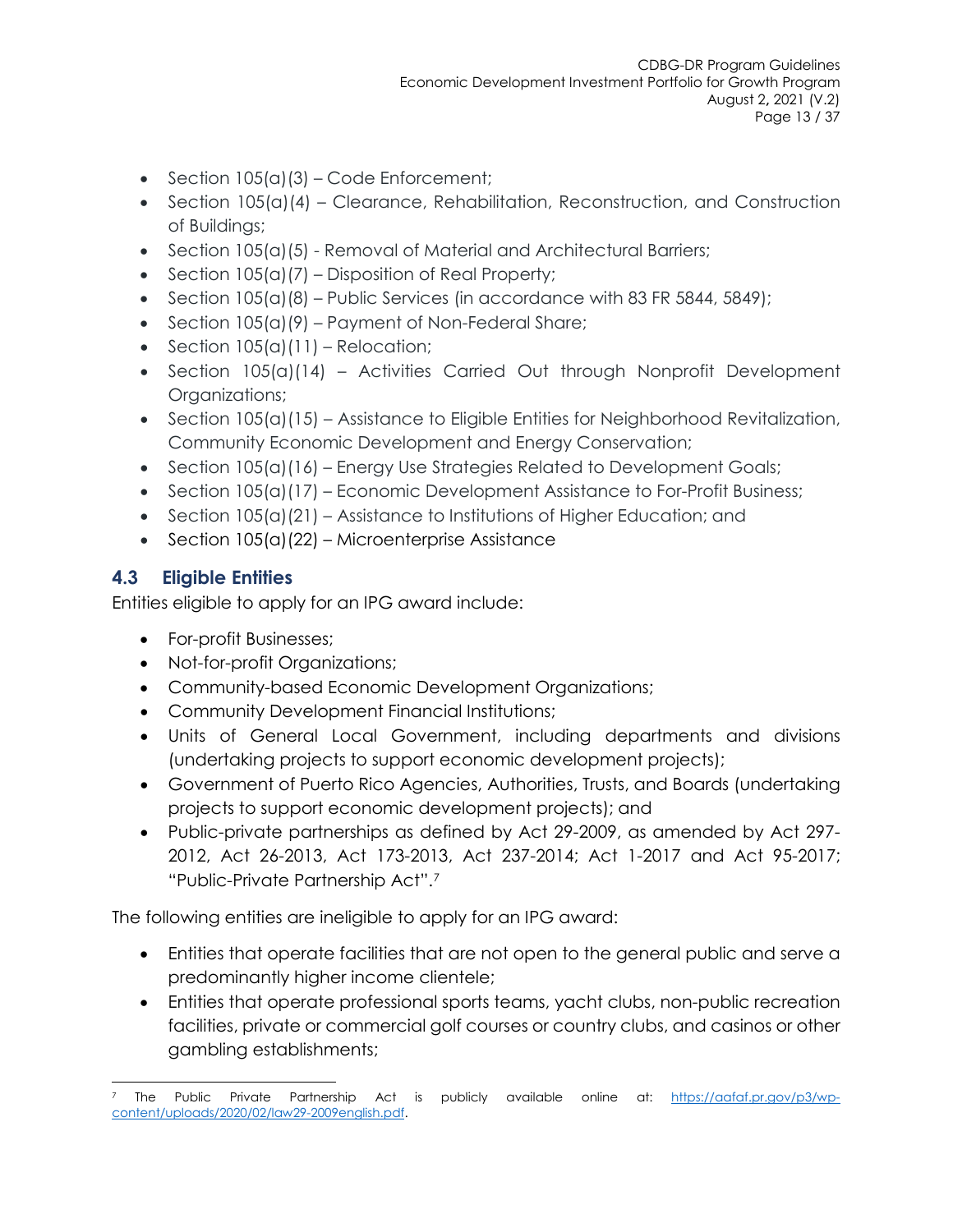- Entities that own private utilities<sup>[8](#page-13-1)</sup>;
- Entities engaged in lobbying or political activities;
- Entities engaged or involved in religious activities, except where expenses are clearly distinguishable between the organization's religious and secular activities; and
- Entities and/or owners currently in any foreclosure or bankruptcy proceedings (this does not include Title III<sup>[9](#page-13-2)</sup> or other covered entities of the Puerto Rican Government) that directly affect their ability to achieve program outcomes and/or cover debt service obligations.

#### <span id="page-13-0"></span>**4.4 Eligible Costs**

Eligible Use of Funds include, but are not limited to:

- Acquisition, construction, renovation, rehabilitation or other improvement of a commercial property;
- Infrastructure improvements related to a project;
- Non-residential leasing and tenant improvements of space in an existing building;
- Purchasing capital equipment and/or inventory;
- Environmental review activities in accordance with HUD requirements at 24 CFR Part 58.
- Interest Reserve Costs on a case-by-case basis<sup>10</sup>;
- Demolition/clearance; and
- Activities related to the American with Disabilities Act (ADA)<sup>[11](#page-13-4)</sup> and removing barriers to accessibility.

Ineligible uses of funds include, but are not limited to:

- Refinancing of existing debt;
- Payment of any tax arrearages, governmental fines or penalties;
- Political or religious activities;
- Buying out any stockholder or equity holder in a business;
- Buying out or reimbursing any family member;
- Purchase of instruments or investments for the sole purpose of a return on investment; and

<span id="page-13-1"></span><sup>&</sup>lt;sup>8</sup> Privately owned utilities are those owned by a private company rather than a public agency. The rehabilitation of construction of these utilities may be undertaken with CDBG funds under certain conditions.

<span id="page-13-2"></span><sup>9</sup> Title III refers to the section of the Puerto Rico Oversight, Management, and Economic Stability Act ("PROMESA") that covers court-supervised restructurings of United States territories and their covered instrumentalities.

<span id="page-13-3"></span><sup>&</sup>lt;sup>10</sup> The interest reserve is typically required by the lending institution and is funded through the loan proceeds. This will be determined on a case-by-case basis during the underwriting and loan structuring phase based on all available sources and uses of funds.

<span id="page-13-4"></span><sup>11</sup> 42 U.S.C. § 12101 *et seq.*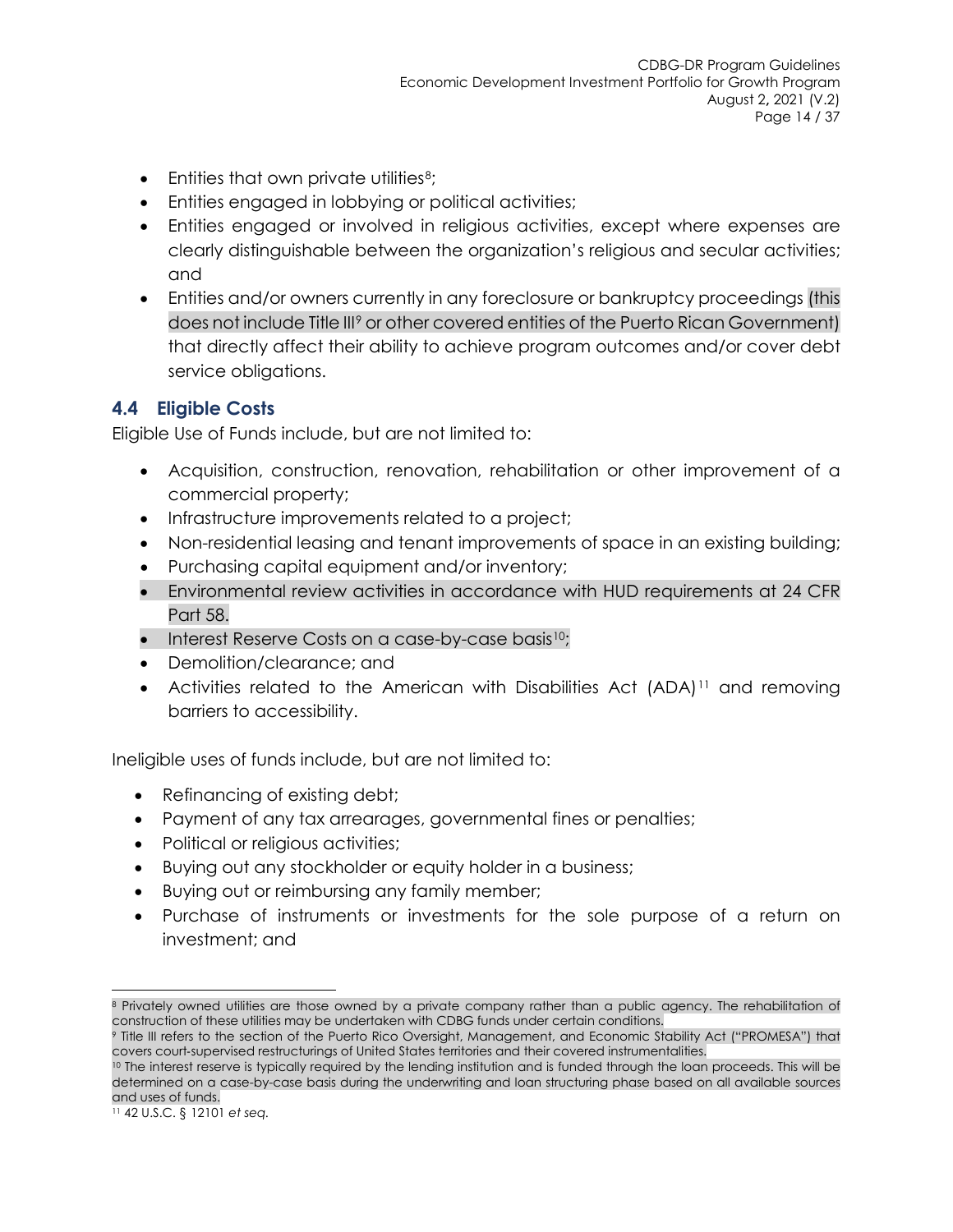• All other activities prohibited by the CDBG regulations in 24 C.F.R. Part 570, or 2 C.F.R. Part 200.

#### <span id="page-14-0"></span>**4.5 Underwriting Criteria**

As required by the corresponding eligible activity, award applicants may be required to meet the following minimum underwriting criteria:

- 1. A minimum credit score of 600 for owners with twenty five percent (25%) or more ownership interest or guarantors;
- 2. Minimum current or projected debt coverage ratio of 1.1:1 (including all new debt service resulting from the project);
- 3. Should reserve right to establish Loan-to-Value (LTV) limit based on type of loan, but LTV can never exceed 100%; and
- 4. A limited personal guarantee, for up to ten percent (10%) of the amount of the loan, is required for owners with twenty five percent (25%) or more ownership interest.
	- Entities without twenty five percent (25%) or more ownership interest will be required to meet alternative requirements, which may include a reduced loan to value ratio and/or alternative guarantors.

These applicants must meet the CDBG Underwriting Criteria of 24 C.F.R. § 570.209:

- 1. That project costs are reasonable;
- 2. That all other sources of project financing are committed;
- 3. That CDBG funds are not substituted for non-Federal financial funding or support;
- 4. That the project is financially feasible;
- 5. That to the extent practicable, the return on the applicant's equity investment will not be unreasonably high; and
- 6. That to the extent practicable, CDBG funds are disburse on a pro rata basis with other finances provided to the project.

Evaluation criteria will assess the underwriting evaluation and the merits of the project to meet program objectives and description as outlined in these program guidelines. Additional weight may be given to projects that:

- 1. Target a sector outlined in the program objectives; or
- 2. Spur long-term job creation with a focus on creating high-valued jobs; or
- 3. Generate high impact; or
- 4. Serve the Port of Ponce area.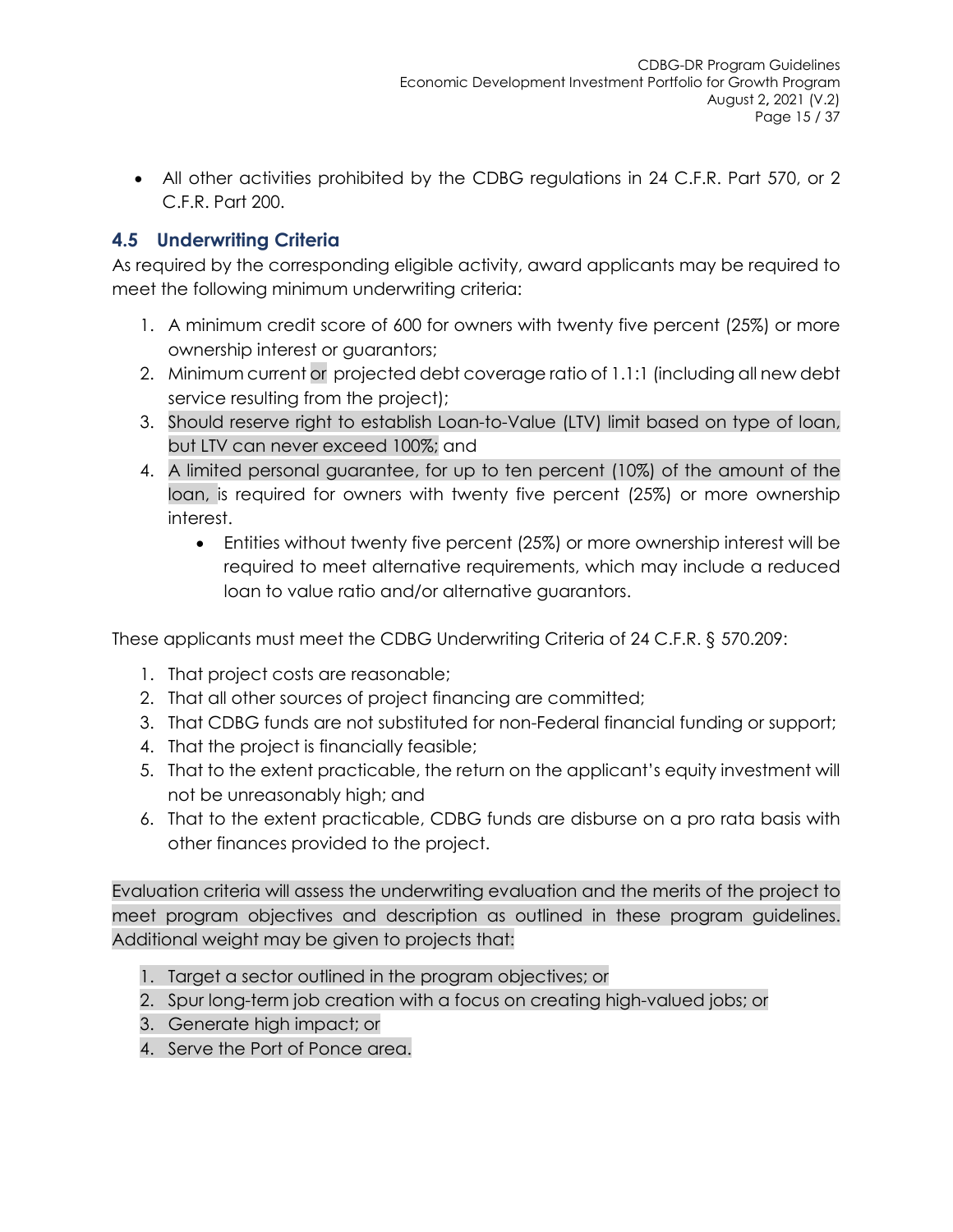#### <span id="page-15-0"></span>**4.6 Partial Loan Forgiveness**

A project that meets specific program goals will be eligible to have **up to** fifty percent (50%) of their loan forgiven upon satisfactory payments of the required portion of the loan. The forgivable portion will not be repayable unless the awarded business is placed in default or does not meet the loan forgiveness requirements. Defaulted or noncompliant loans will be subject to full repayment of their loan per the terms of the loan agreement. Partial loan forgiveness is calculated based on the following criteria:

| <b>CRITERIA</b>                                                 | <b>DESCRIPTION</b>                                                                                                                                                                                                                                                                                                                                                              | <b>FORGIVENESS</b><br><b>AWARDED</b>                                                                                                                                                                                   |
|-----------------------------------------------------------------|---------------------------------------------------------------------------------------------------------------------------------------------------------------------------------------------------------------------------------------------------------------------------------------------------------------------------------------------------------------------------------|------------------------------------------------------------------------------------------------------------------------------------------------------------------------------------------------------------------------|
| 1) Benefits Low-to-<br><b>Moderate Income</b><br><b>Persons</b> | The project successfully meets HUD's National<br>Objective of benefitting low-to-moderate income<br>persons, either by LMI Area Benefit, LMI Job Creation,<br>or LMI Limited Clientele.                                                                                                                                                                                         | lf<br>twenty<br>yes,<br>percent (20%) of<br>awarded amount<br>is forgiven.                                                                                                                                             |
| 2) More than 10%<br><b>Local Funding</b><br>Participation       | For every additional twenty-two point five percent<br>(22.5%) in local funding participation over the<br>minimum of ten percent (10%) required (10% to<br>32.5%, 32.5% to 55%, 55% to 77.5%, 77.5% to 100%), an<br>additional five percent (5%) will be forgiven<br>incrementally.                                                                                              | If yes, five percent<br>(5%)<br>of<br>the<br>awarded amount<br>is forgiven for every<br>increment<br>met,<br>with<br>$\alpha$<br>max<br>Οf<br>twenty<br>percent<br>$(20\%)$ .                                          |
| 3) Excess of<br>Minimum Job<br><b>Creation Benefit</b>          | The minimum threshold of job creation is one FTE job<br>for every fifty thousand dollars (\$50,000) of CDBG<br>funds awarded. For every additional FTE job created<br>above that minimum amount, twenty five thousand<br>dollars (\$25,000) of the award amount will be<br>forgiven.                                                                                            | amount<br><b>of</b><br>An<br>twenty<br>five<br>dollars<br>thousand<br>(\$25,000)<br>is.<br>forgiven for every<br><b>FTE</b><br>new<br>job<br>created above the<br>minimum required<br>the<br>loan<br>per<br>agreement. |
| 4) Local Suppliers<br><b>Benefit</b>                            | Project was supplied with locally manufactured<br>goods and suppliers; additional loan amount can be<br>forgiven.<br>If seventy-five<br>percent<br>(75%)<br>of<br>materials/suppliers were manufactured locally, an<br>additional five percent (5%) can be forgiven.<br>Materials must be manufactured in P.R. and suppliers<br>be fifty-one percent plus (+51%) locally owned. | Five (5%) of the<br>loan amount can<br>forgiven<br>if<br>be<br>seventy-five<br>percent (75%)<br>Οf<br>materials<br>and<br>suppliers are local.                                                                         |
|                                                                 | Forgiveness equals the total from items one (1)<br>through four (4). The maximum loan forgiveness is<br>capped at fifty percent (50%) of the original award<br>amount.                                                                                                                                                                                                          |                                                                                                                                                                                                                        |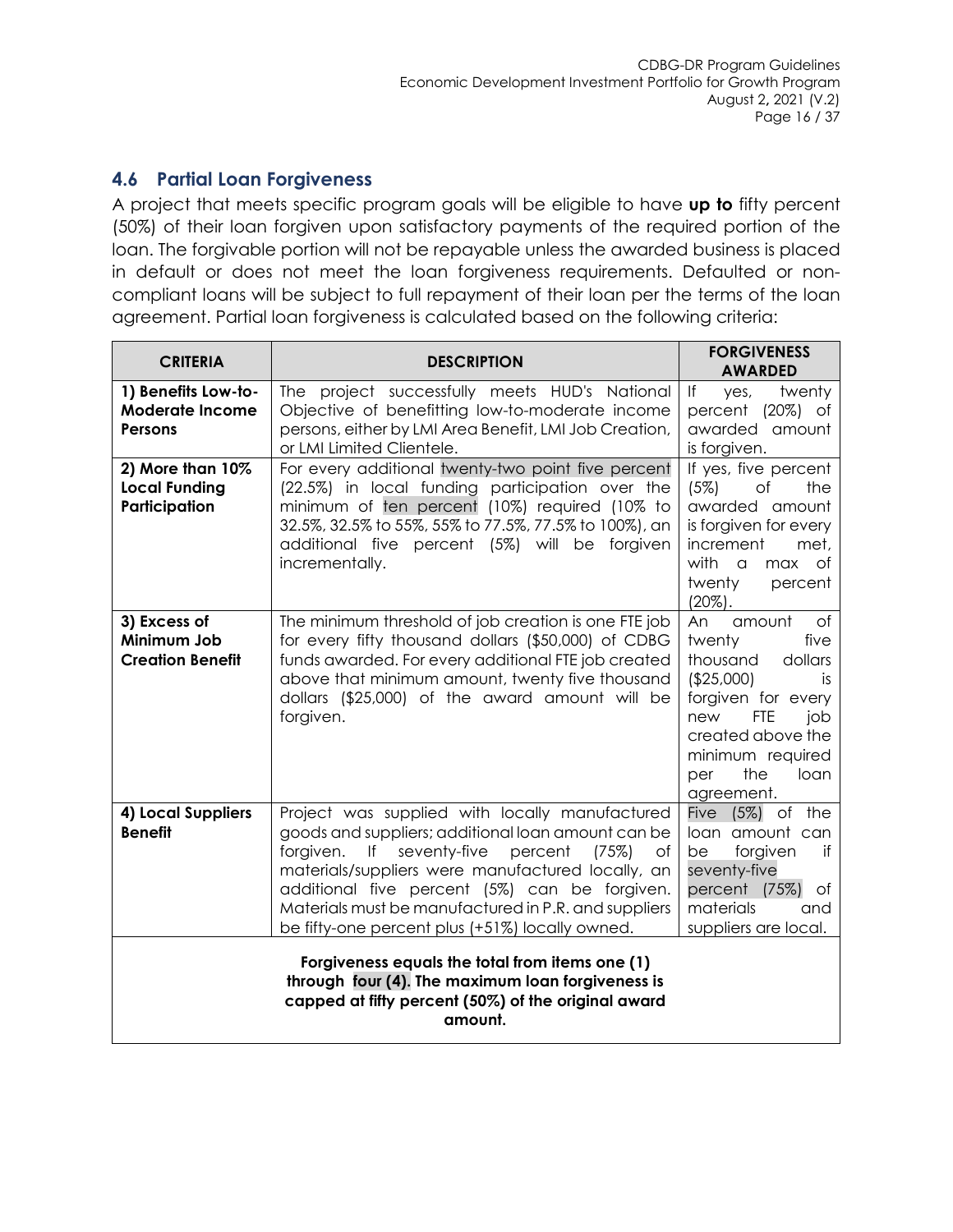# <span id="page-16-0"></span>**5 Program Level Outreach**

Potential applicants will be able to obtain information about program timing and participation in English and Spanish at <https://www.cdbg-dr.pr.gov/en/> and [https://www.cdbg-dr.pr.gov/.](https://www.cdbg-dr.pr.gov/) Language Access Plan and accessible communication requirements under section 504 of the Rehabilitation Act of 1973[12](#page-16-4) and the ADA apply.

# <span id="page-16-1"></span>**6 Application Process**

PRDOH will implement this program using a direct distribution model.

The Program will open with an Expression of Interest phase in which interested parties will be able to submit a high level description of their proposed economic development projects to PRDOH, whose program management staff will review the submittals to estimate and determine program interest and inform program design, outreach and implementation efforts.

An open application period will follow the Expression of Interest phase. **Any interested entity that was not able to participate in the Expression of Interest phase may still submit an application to the IPG Program once the application period is commenced**.

#### <span id="page-16-2"></span>6.1 **Expression of Interest Questions**

Expressions of Interest were submitted electronically at [https://www.cdbg-dr.pr.gov/.](https://www.cdbg-dr.pr.gov/) Information included, but was not limited to:

- 1. Applicant Information
- 2. Proposed Project Description
- 3. Proposed Project Funding
- 4. Disaster Recovery Rationale
- 5. Project Benefits

# <span id="page-16-3"></span>6.2 **Full Application Questions**

Applications must be submitted electronically at [https://www.cdbg-dr.pr.gov/.](https://www.cdbg-dr.pr.gov/)<sup>[13](#page-16-5)</sup> Information required in the full application will include, but is not limited to:

- 1. Business description and history;
- 2. Source and use of all committed funds;
- 3. Area(s), industry(s), and people served by the project;
- 4. Demonstrate a disaster recovery rationale;
- 5. Detailed description of how the project will create or retain jobs and how many jobs will be created or retained;

<span id="page-16-4"></span> <sup>12</sup> 29 U.S.C. § 701 *et seq.*

<span id="page-16-5"></span><sup>13</sup> <https://cdbg-dr.pr.gov/en/investment-portfolio-for-growth-ipg-program/>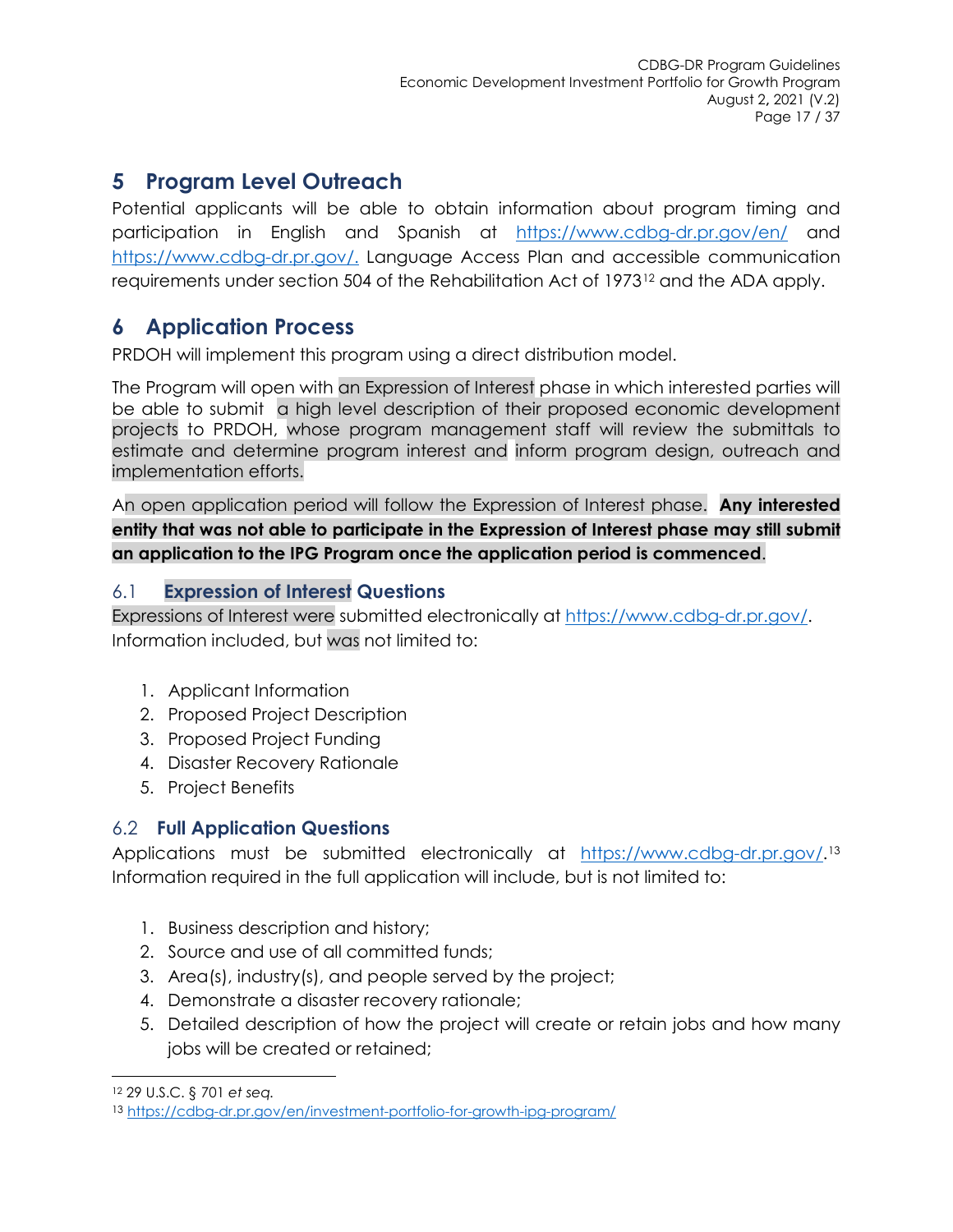- 6. Timetable of projected start and completion, including a summary of any actions that have already been undertaken;
- 7. Personal and/or business competencies and capabilities necessary to achieve project success and completion; and
- 8. Public-sector projects done in support of another economic development project will need to submit that project's information and commitments of that project's development upon completion of the public-sector project and willingness to submit documentation for HUD compliance.

#### 6.2.1 Full Application Documentation Requirements

<span id="page-17-0"></span>In addition to the application, the following documents must be included:

- 1. Documentation of commitment of all sources of funding (equity/other sources of financing);
- 2. All current relevant financial information and project pro-forma;
- 3. Signed federal or Puerto Rico tax returns for existing businesses including all schedules for the prior three (3) years;
- 4. Financial statements for last two (2) quarters for existing businesses;
- 5. Signed federal or Puerto Rico personal tax returns for all twenty five percent (25%) or more owners/principals for most recent three (3) years;
- 6. Personal financial statements for all twenty five percent (25%) or more owners;
- 7. Copy of current government-issued identification for all twenty five percent (25%) or more owners/principals;
- 8. Proof of business/ownership structure; and
- 9. Additional documentation besides the aforementioned documents may be requested.

Additional information may be required as needed.

#### <span id="page-17-1"></span>**6.3 Application Review Processes**

The following is a general outline of the process for submitting an application to the Program:

#### <span id="page-17-2"></span>6.3.1 Expression of Interest Review

• PRDOH will welcome the public to submit expressions of interest to determine interest in the IPG Program.

#### <span id="page-17-3"></span>6.3.2 Application Award Process

PRDOH's program management staff will review these submittals to estimate and determine program interest and to inform program design, outreach, and implementation efforts.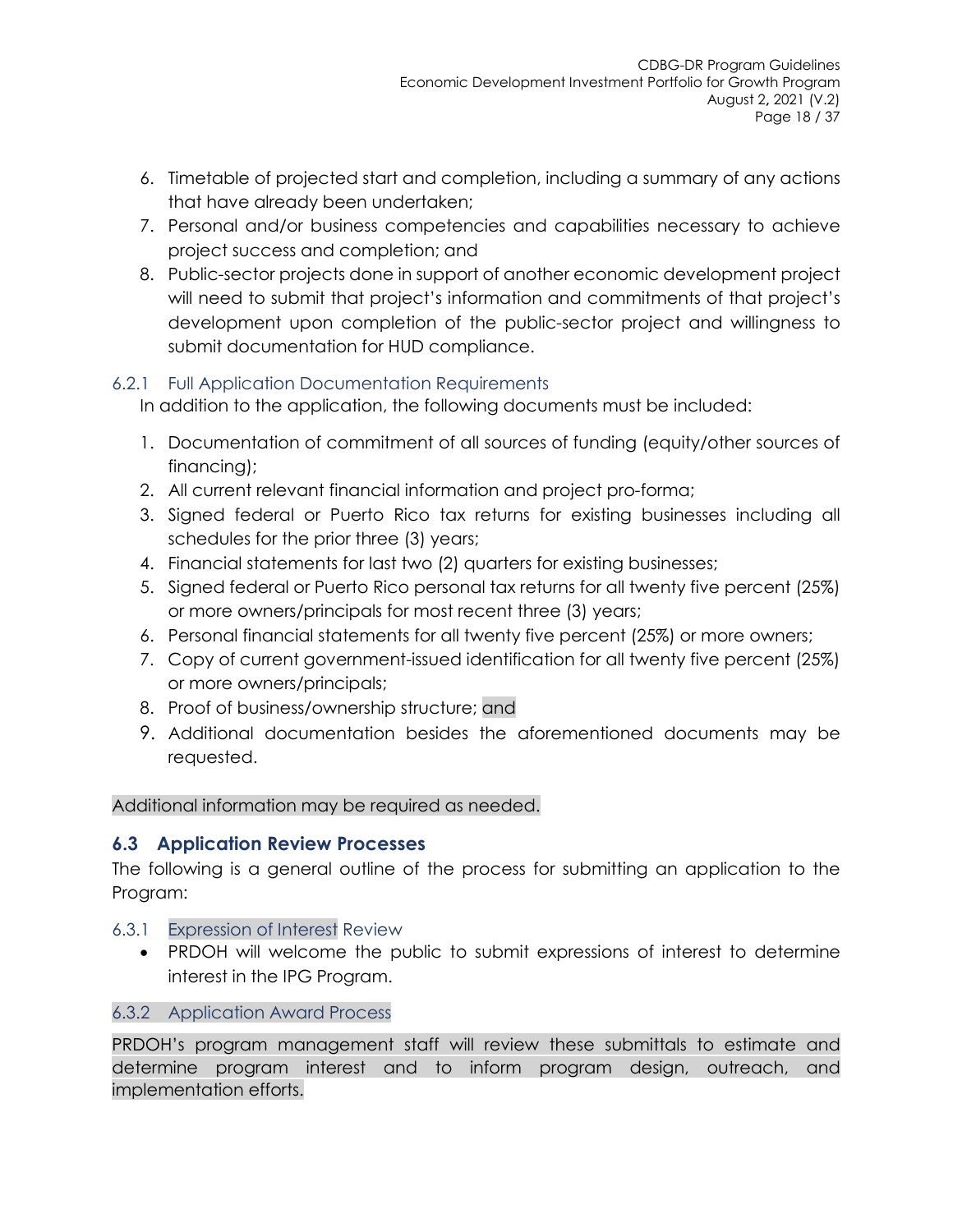- Eligible applicants may submit a full application electronically via the PRDOH CDBG-DR website: [https://www.cdbg-dr.pr.gov/.](https://www.cdbg-dr.pr.gov/)[14](#page-18-1) The application period will last thirty **(30) calendar days**, unless otherwise extended by the direction of the Evaluation Committee;
- PRDOH notifies the applicant that the application has been received and is being processed;
- PRDOH completes an application threshold review, which will include reviewing the application for completeness, eligibility requirements and alignment with program requirements and goals;
- Eligible applications will be presented to the Evaluation Committee, for review and approval to proceed to underwriting;[15](#page-18-2)
- PRDOH contacts the applicant to request additional information needed to complete underwriting and to schedule a site visit with Committee members, if necessary;
- Applicant must provide the necessary information requested within fifteen **(15) calendar days** of being notified, but can request an extension in writing before the expiration of the deadline, subject to being duly justified, for items such as government certifications, etc. ;
- PRDOH conducts a preliminary environmental review, underwriting analysis, duplication of benefits review, and determines potential award amount and terms;
- PRDOH confirms that all other sources of financing are committed and available;
- PRDOH presents final analysis to the committee for review and approval;
- The Committee evaluates and selects projects based on evaluation criteria;
- The Committee sends the Notice of Award to the applicant;
- PRDOH sends the Final Award letter to the applicant;
- Applicant signs the loan agreement;
- Funding is disbursed as agreed in the loan agreement;
- Award recipient repays loan as agreed upon in the loan agreement; and
- Award recipient submits documentation as requested for program reporting and compliance purposes.

# <span id="page-18-0"></span>**7 Reporting**

Award recipients receiving federal award funds must complete a quarterly report in which they provide an overview on the project's progress to date, compliance with job creation/ retention (if applicable), and include a summary of the progress expected for

<span id="page-18-1"></span> <sup>14</sup> <https://cdbg-dr.pr.gov/en/investment-portfolio-for-growth-ipg-program/>

<span id="page-18-2"></span><sup>&</sup>lt;sup>15</sup> The total number of committee members will always be an odd number for tie breaking purposes.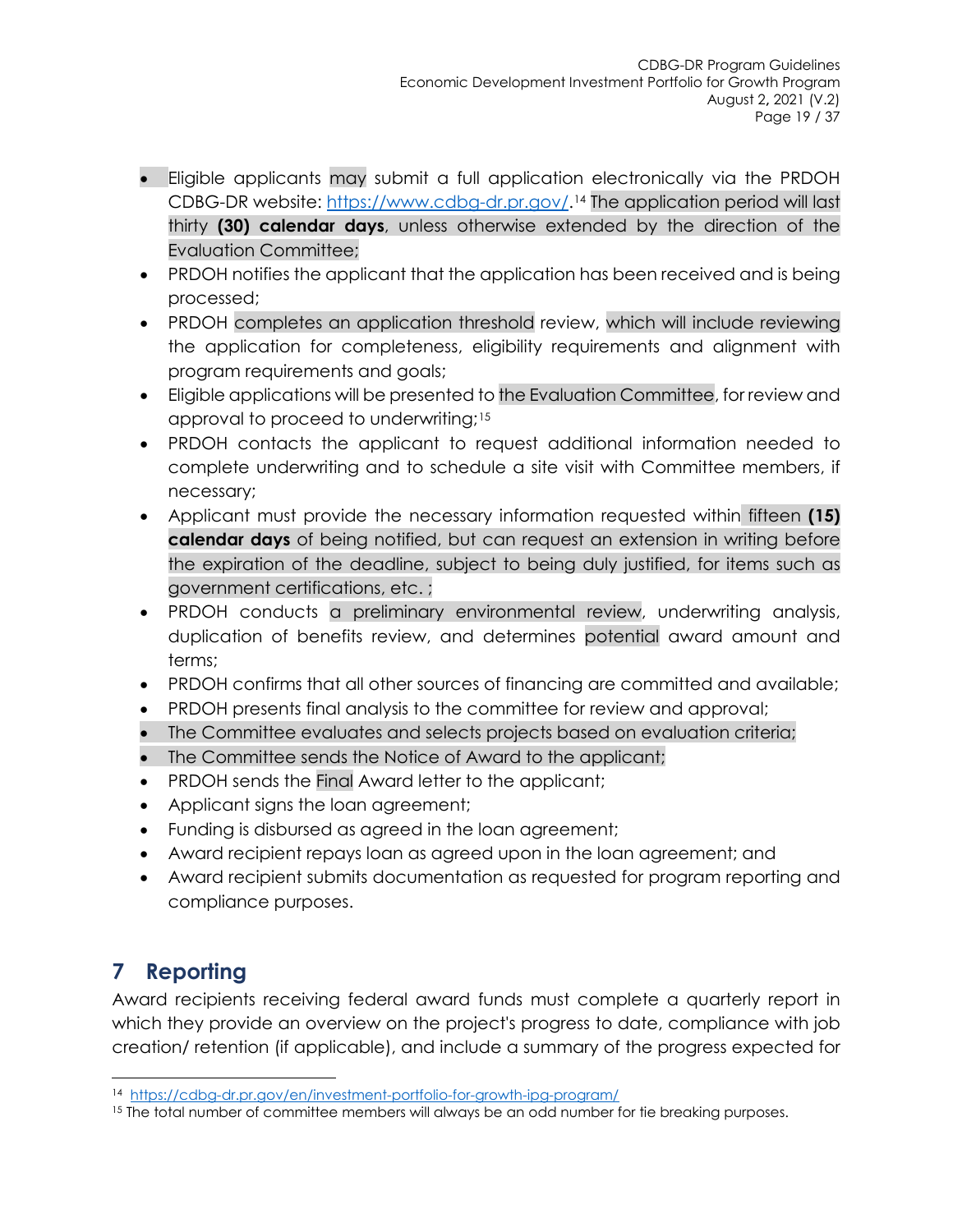the next quarter. Additional compliance reporting, including but not limited to that for Section 3 of the Housing and Urban Development Act of 1968, as amended, 12 U.S.C. §1701u, and Davis Bacon and Related Acts, as amended, 40 U.S.C. §3141-3148, will be maintained in accordance with the reporting requirements under the CDBG-DR regulations, applicable PRDOH CDBG-DR policies, and executed agreements. Reporting requirements will be detailed in the loan agreement for each award and must be submitted on the agreed upon schedule.

# <span id="page-19-0"></span>**8 Duplication of Benefits (DOB)**

The Robert T. Stafford Disaster Relief and Emergency Assistance Act (Stafford Act), as amended, 42 U.S.C. § 5121 *et seq*., prohibits any person, business concern, or other entity from receiving Federal funds for any part of such loss as to which they have received financial assistance under any other program, from private insurance, charitable assistance, or any other source. As such, PRDOH must consider disaster recovery aid received by Program Applicants from any other federal, state, local or other source and determine if any assistance is duplicative. Any assistance determined to be duplicative must be deducted from the Program's calculation of the Applicant's total need prior to awarding assistance.

To be eligible to receive CDBG-DR funds under the Program and as part of the application process, all applicants must confirm and provide assurance that efforts will be made to avoid a "duplication of benefits." PRDOH understands and expects that some projects funded through this Program, may also be able to receive other types of Federal funding, therefore, a DOB analysis will be performed for each funded project.

Program controls to prevent duplication of benefits include, but are not limited to:

- Certification that business applicants will notify PRDOH of all potential DOBs as part of the information submitted in their applications;
- Verification of specific DOBs through various available sources such as FEMA, the Small Business Administration, insurers, and any other sources of funding;
- Requiring the applicant to authorize PRDOH to contact all potentially duplicative funding sources on their behalf to verify all funding sources received and/or approved; and
- Calculation of duplication of benefits per Federal Register Notice 84 FR 28836.

The duplication of benefits guidance included in Federal Register Vol.84, No.119 (June 20, 2019), 84 FR 28836, supersedes the duplication of benefits guidance issued in Federal Register Vol. 76, No. 221 (November 16, 2011), 76 FR 71060 for CDBG-DR grants received in response to disasters declared between January 1, 2015 and December 31, 2021. As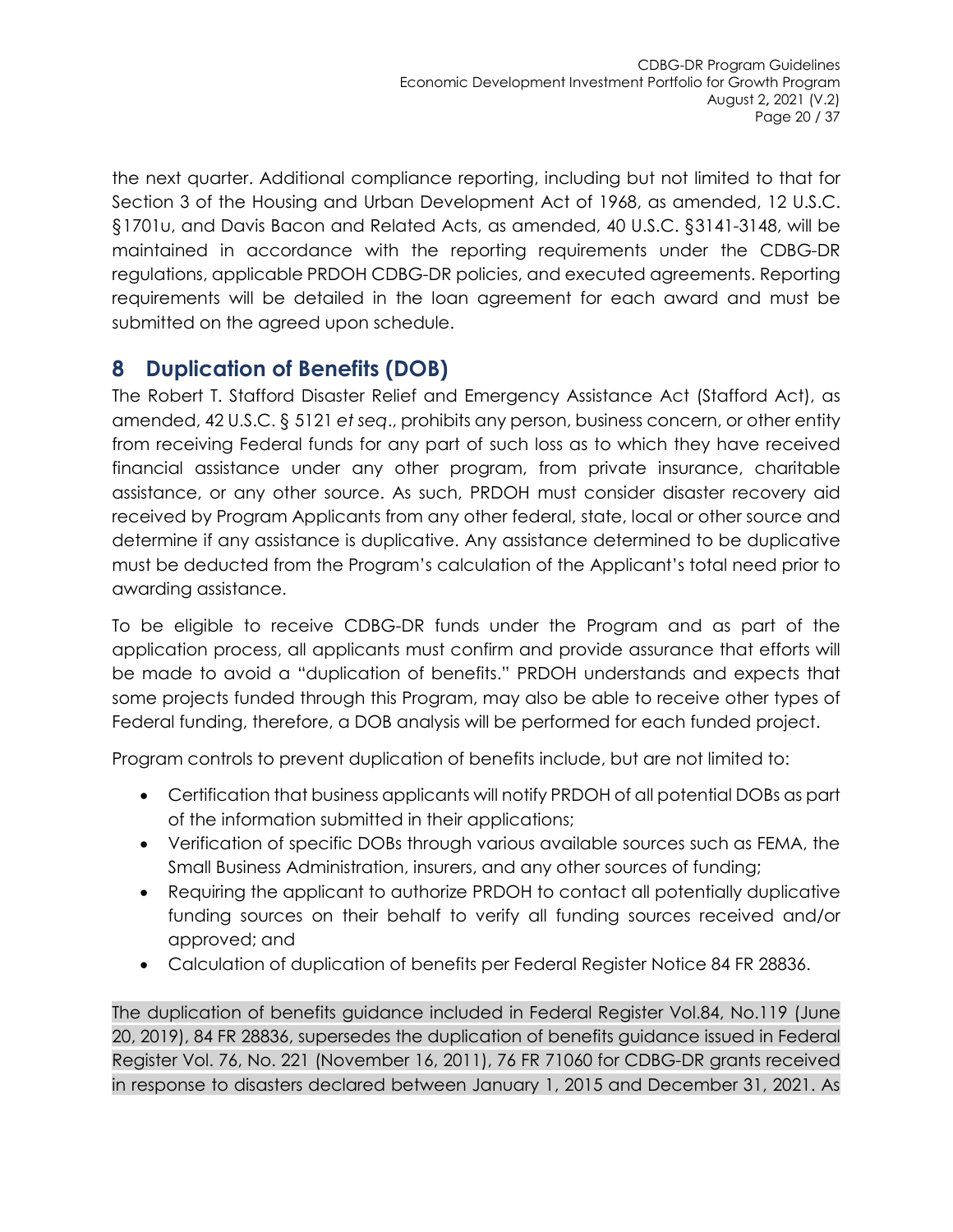such, the duplication of benefits policy outlined in the program guidelines follows the guidance issued in 84 FR 28836.

# <span id="page-20-0"></span>**9 Environmental Review**

An environmental review is the process of reviewing a project and its potential environmental impacts to determine whether it meets federal, state, and local environmental standards. Every project undertaken with Federal funds, and all activities associated with such project, are subject to the provisions of the National Environmental Policy Act of 1969 (**NEPA**), 42 U.S.C. 4327 *et seq.*, as well as to the HUD environmental review regulations at 24 C.F.R. Part 58 on Environmental Review Procedures for Entities Assuming HUD Environmental Responsibilities.

A HUD environmental review would need to be performed for the project. This type of environmental review is different from a Phase One typically required from a bank. Also, the applicant must receive from PRDOH an Environmental Notice to proceed prior to making any choice-limiting actions regarding the project, including demolition or grading of the property, entering construction contracts, commencement of construction, or any other choice-limiting action. Once a pre-application is submitted, choice-limiting actions cannot be undertaken.

#### <span id="page-20-1"></span>**9.1 Environmental Level of Review**

Laws and regulations which contain environmental provisions with which the Program must comply include, but are not limited to:

- Protection of Historic Properties (36 C.F.R. § 800)
- Floodplain Management and Protection of Wetlands (24 C.F.R. Part 55, Executive Order 11988 and Executive Order 11990)
- Sections 307 (c) and (d) of the Coastal Zone Management Act of 1972 (**CZMA**), as amended, (16 U.S.C. § 1456)
- Sole Source Aquifers (40 C.F.R. Part 149)
- Endangered Species Act of 1973, as amended (50 C.F.R. Part 402)
- Section 7 (b)(c) of the Wild and Scenic Rivers Act of 1968 (**WSRA**), as amended, (16 U.S.C. § 1278 - Restrictions on Water Resources Projects)
- Air quality provisions as found in Sections 176 (c) and (d) of the Clean Air Act, as amended, (42 U.S.C. § 7506) and in Title 40 of the Code of Federal Regulations (40 C.F.R. Parts 6, 51, and 93)
- Farmland Protection Policy Act (**FPPA**) (7 U.S.C. § 4201 *et seq*., implementing regulations 7 C.F.R. Part 658, of the Agriculture and Food Act of 1981, as amended)
- Environmental Criteria and Standards (24 C.F.R. Part 51 §§ 51.1 51.305)
	- o Noise Abatement and Control (24 C.F.R. §§ 51.100 51.106)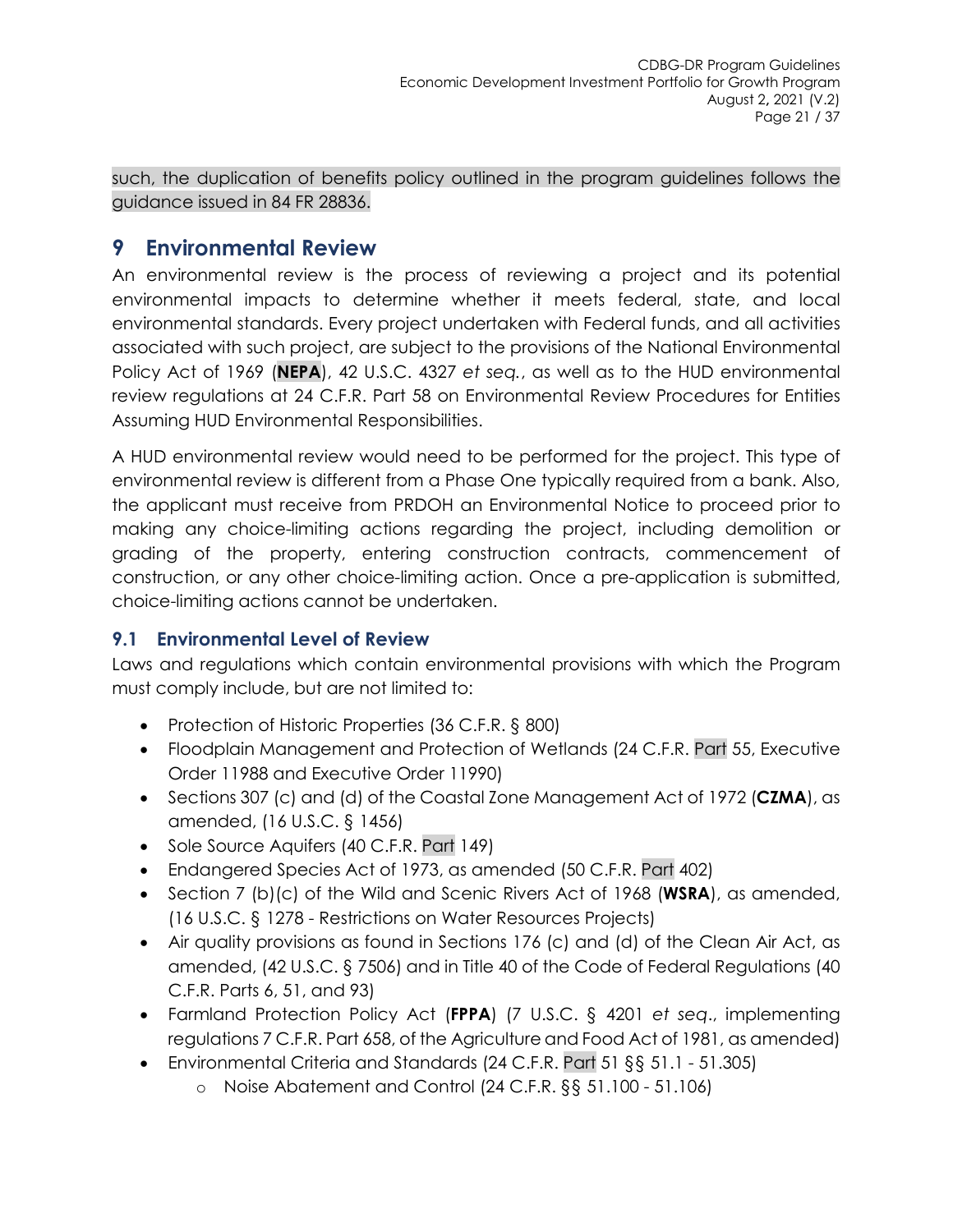- o Siting of HUD-Assisted Projects Near Hazardous Operations Handling Conventional Fuels or Chemicals of an Explosive or Flammable Nature (24 C.F.R. §§ 51.200 - 51.208)
- o Siting of HUD Assisted Projects in Runway Clear Zones at Civil Airports and Clear Zones and Accident Potential Zones at Military Airfields (24 C.F.R. § 51 §§ 51.300 - 51.305)
- Toxic/Hazardous Materials (24 C.F.R. § 58.5(i)(2)(i))
- Federal Actions to Address Environmental Justice in Minority Populations and Low-Income Populations (Executive Order 12898, signed on 1994)

To conduct the appropriate level of environmental review, the Program will need to determine the environmental classification of the project. The term "project" may be defined as an activity or group of activities geographically, functionally, or integrally related, regardless of funding source, to be undertaken by the Program in whole or in part to accomplish a specific objective.

Prior to taking any choice limiting action<sup>16</sup>, a determination of one of the following three (3) major environmental classifications for projects must be made:

- **Exempt Activities:** These are activities which, by their nature, are highly unlikely to have any direct impact on the environment. Accordingly, these activities are not subject to most of the procedural requirements of environmental review. If a project is determined to be exempt, the Program must document in writing that the project is exempt and meets the conditions for exemption spelled in 24 C.F.R. § 58.34. In addition to making the written determination of exemption, the Program must also determine whether any of the requirements of 24 C.F.R. § 58.6 are applicable and address as appropriate.
- **Categorically Excluded Activities:** These are activities for which no Environmental Impact Statement or Environmental Assessment and finding of no significant impact under NEPA is required. These activities are divided into those that are and those that are not subject to related laws and authorities at 24 C.F.R. § 58.5. Examples of categorically excluded activities not subject to related laws and authorities under 24 C.F.R. § 58.5 include: tenant based rental assistance; supportive services; operating costs; economic development activities; activities to assist homebuyers to purchase existing dwelling units or units under construction;

<span id="page-21-0"></span><sup>16</sup> Neither a recipient nor any participant in the development process, including public or private nonprofit or for-profit entities, or any of their contractors, may commit HUD assistance under a program listed in § 58.1(b) on an activity or project until HUD or the state has approved the recipient's RROF and the related certification from the responsible entity. In addition, until the RROF and the related certification have been approved, neither a recipient nor any participant in the development process may commit non-HUD funds on or undertake an activity or project under a program listed in § 58.1(b) if the activity or project would have an adverse environmental impact or limit the choice of reasonable alternatives.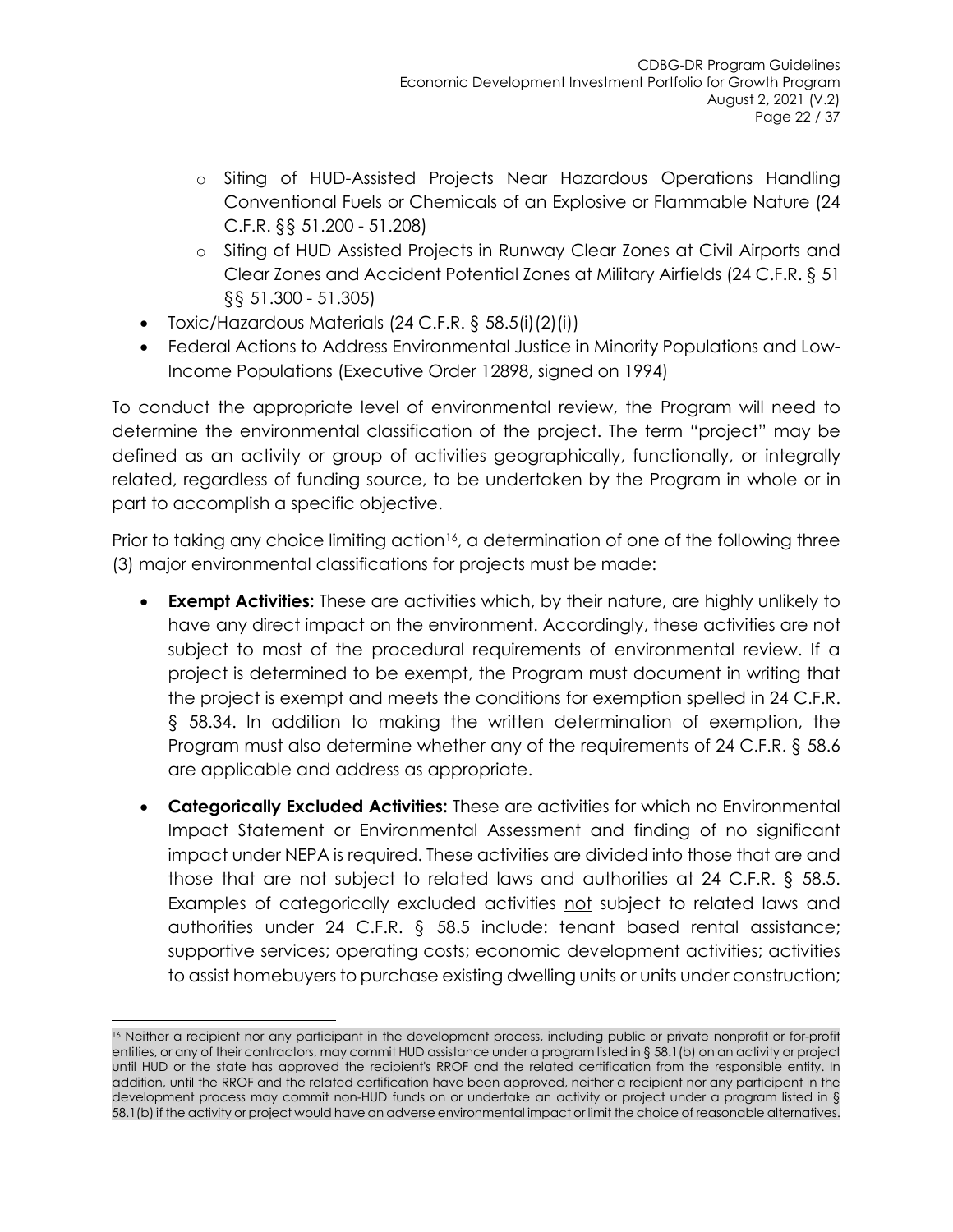and affordable housing predevelopment costs with no physical impact. To complete environmental requirements for categorically excluded activities not subject to 24 C.F.R. § 58.5, the Program must make a finding of categorical exclusion and include such finding in the Environmental Review Record. When these kinds of activities are undertaken it is not required to issue a public notice or to submit a request for release of funds. In any case, environmental compliance is required for the items listed in 24 C.F.R. § 58.6.

- o Examples of categorically excluded activities subject to related laws and authorities under 24 C.F.R. § 58.5 include: acquisition, repair, improvement, reconstruction, or repair of public facilities; special projects directed toward the removal of material and architectural barriers; and repair of buildings and improvements for residential units and non-residential buildings. The Environmental Review Record for these activities must contain a written determination of the finding of a categorical excluded activity subject to 24 C.F.R. §58.5 including a description of the project, a citation of the application subsection of 24 C.F.R. § 58.35(a), and written documentation as to whether there were any circumstances which required compliance with 24 C.F.R. § 58.5 and 58.6.
- o The documentation must support its determinations related to compliance including correspondence with applicable agencies having jurisdiction. Upon completion, there should be one of three (3) environmental findings: (1) the project converts to Exempt (i.e. 24 C.F.R.  $\S$  58.34(a)(12)); (2) the project invokes compliance with one or more of the laws and/or authorities and, therefore, requires public notification and approval from HUD; or (3) the unusual circumstances of the project result in a significant environmental impact and, therefore, compliance with NEPA is required. If upon completion it is determined that compliance is required for one or more of the Federal laws and authorities listed in 24 C.F.R. § 58.5, then a public notification known as Notice of Intent to Request Release of Funds must be posted. After a **seven (7) day** comment period, a Request for Release of Funds and Environmental Certification must be prepared. The Environmental Certification certifies compliance with all environmental review requirements.
- **Activities Requiring an Environmental Assessment:** These are activities which are neither exempt nor categorically excluded and, therefore, will require an Environmental Assessment documenting compliance with NEPA, HUD, and with the environmental requirements of other applicable federal laws. Once the Environmental Review has been completed and any comments have been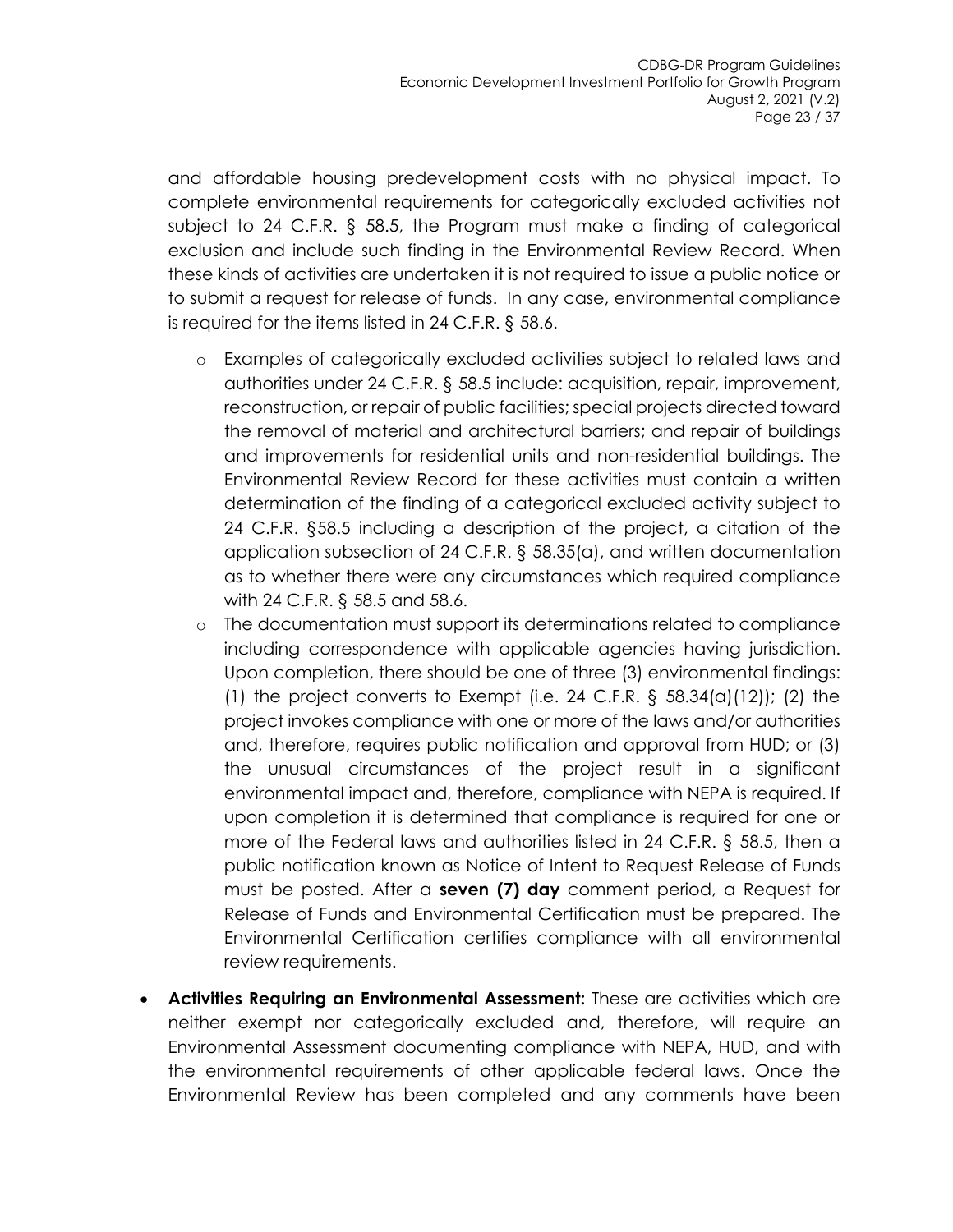addressed appropriately, the project may be found to not constitute an action that significantly affects the quality of the human environment and, therefore, does not require the preparation of an Environmental Impact Statement; or the project constitutes an action that significantly affects the quality of the human environment and, therefore, requires the preparation of an Environmental Impact Statement.

o If it is determined that the action does not significantly affect the quality of the environment, then the Program will post a public notice called a Combined/Concurrent Notice of Finding of No Significant Impact (**FONSI**) and Notice of Intent to Request Release of Funds (**NOI/RROF**). The NOI/RROF Environmental Certification must be submitted to HUD no sooner than **fifteen (15) days** after publishing the combined/concurrent notice (NOI/RROF) and FONSI and HUD will hold the Release of Funds for a **fifteen (15) day** period to allow for public comment on the RROF. If no comments are received during this time, HUD will send a signed Authorization to Use Grant Funds and the project may proceed.

# <span id="page-23-0"></span>**10 Civil Rights and Non-Discrimination**

As a program receiving Federal CDBG-DR funding, the Program shall be implemented in a manner that does not deny any individuals the opportunity to participate in, access, or benefit from the Program based on any federally or locally designated protected classes. Funded activities shall be designed and implemented in a manner that avoids disproportionate negative impacts on protected classes of people and vulnerable communities, as well as creates opportunities to address economic inequities facing communities. PRDOH has adopted several policies to which it, its subrecipients, and all contractors must adhere in the design and implementation of the Program. All CDBG-DR policies are available in English and Spanish on the PRDOH website at <https://www.cdbg-dr.pr.gov/en/resources/policies/general-policies/> and [https://www.cdbg-dr.pr.gov/recursos/politicas/politicas-generales/.](https://www.cdbg-dr.pr.gov/recursos/politicas/politicas-generales/)

#### <span id="page-23-1"></span>**10.1 Fair Housing & Equal Opportunity Policy (FHEO Policy)**

The FHEO Policy establishes requirements and provides guidance for ensuring that CDBG-DR programs do not discriminate against protected classes of people. Included in this policy is a summary of all civil rights-related and anti-discrimination laws, which must be complied with, strategies and requirements for the affirmative marketing of programs to potential participants, the handling of discrimination complaints, equal opportunity employment requirements, communication requirements, recordkeeping requirements, and other information critical for ensuring compliant design and implementation of the IPG Program.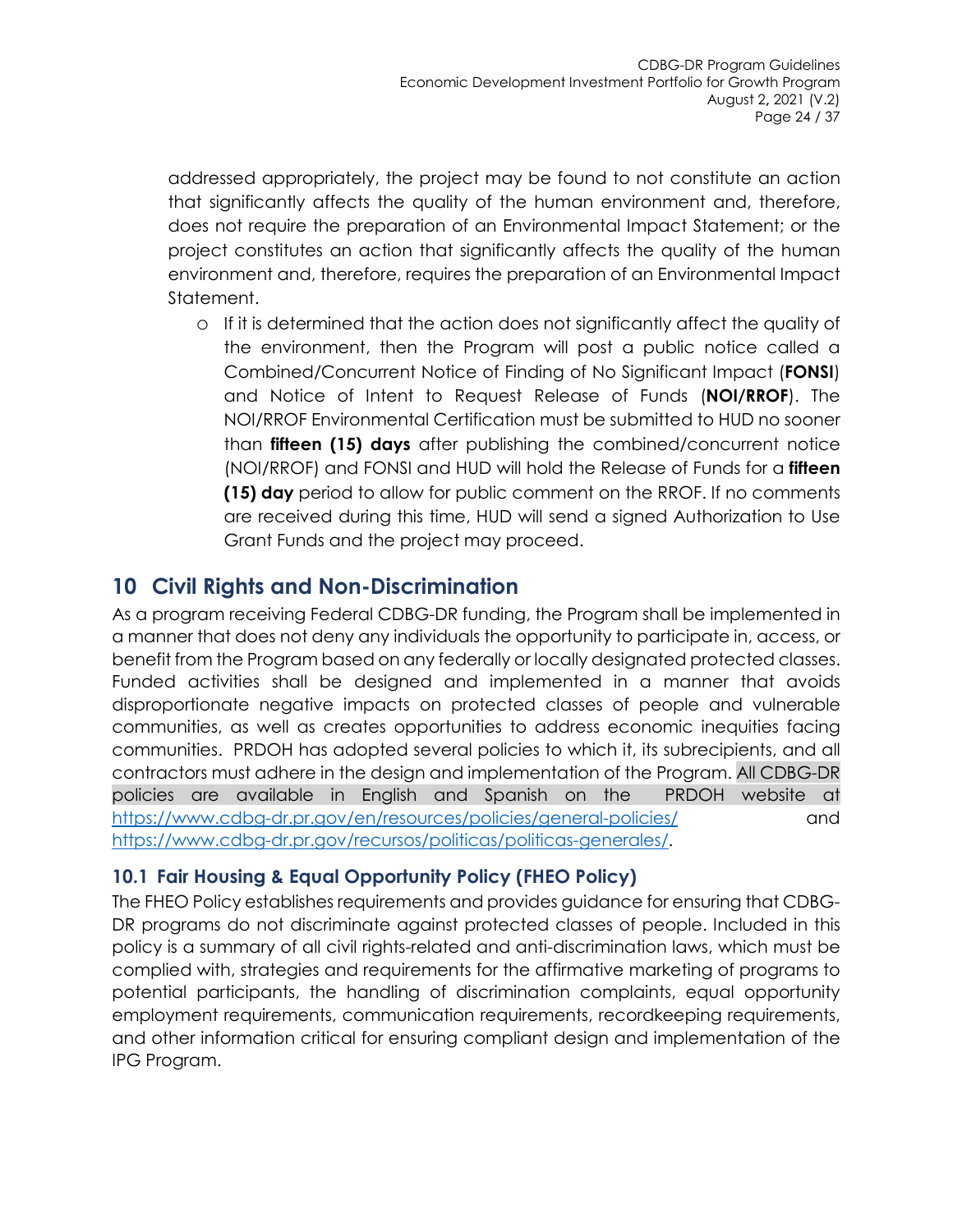#### <span id="page-24-0"></span>**10.2 Section 504, Americans with Disabilities Act, and Equal Employment Opportunity**

All entities receiving an award from the Program are required to comply with Section 504, ADA, and Equal Employment Opportunity (**EEO**) requirements in the execution of both infrastructure and job creation or retention activities. Based on the applicant entity type and the project activities, infrastructure and facilities, as well as employment practices, will need to comply with Section 504 and ADA to be physically accessible to persons with disabilities, and employers must comply with employment requirements under these statues as well as EEO.

#### <span id="page-24-1"></span>**10.3 Reasonable Accommodation Policy**

Federally funded programs are required under Section 504 of the Rehabilitation Act of 1973, as amended, to make reasonable accommodations and modifications for individuals with disabilities. The purpose of Section 504 is to avoid discrimination and ensure these individuals have an equal opportunity to access and enjoy the benefits of the Program. Requests for accommodations (changes to a rule, policy, practice, or service) and reasonable modifications (structural changes to a building or dwelling) most commonly arise in housing programs; however, Section 504 applies to all federally funded programs and activities.

Any person with disability-related needs may submit a request for accommodation or modification to PRDOH, its subrecipients, or contractors involved in the implementation of CDBG-DR programs. PRDOH has established the Reasonable Accommodation Policy to guide individuals on how to submit a non-employment related request, and instruct PRDOH employees, subrecipients, and contractors on how to receive and evaluate reasonable accommodation and modification requests. Any employment-related reasonable accommodation request should be directed to the individual's employer.

PRDOH will ensure that every effort is made to meet the disability-related needs of requesting individuals to the maximum extent feasible, so far as providing the requested accommodations or modifications is considered reasonable.

The Reasonable Accommodation Policy are available in English and Spanish on the PRDOH website at <https://cdbg-dr.pr.gov/en/fair-housing/policy-documents/> and [https://cdbg-dr.pr.gov/fair-housing/politicas-documentos/.](https://cdbg-dr.pr.gov/fair-housing/politicas-documentos/)

#### <span id="page-24-2"></span>**10.4 Language Access Plan**

PRDOH, its subrecipients, and contractors are responsible for complying with the PRDOH Language Access Plan (**LAP**). The purpose of the LAP is to ensure meaningful access to federally assisted programs and activities for persons, who because of national origin are limited in their Spanish or English proficiency. The LAP provides concrete action steps that shall be followed by PRDOH, subrecipients, and contractors to ensure that appropriate language services and translated vital documents are made available to potential and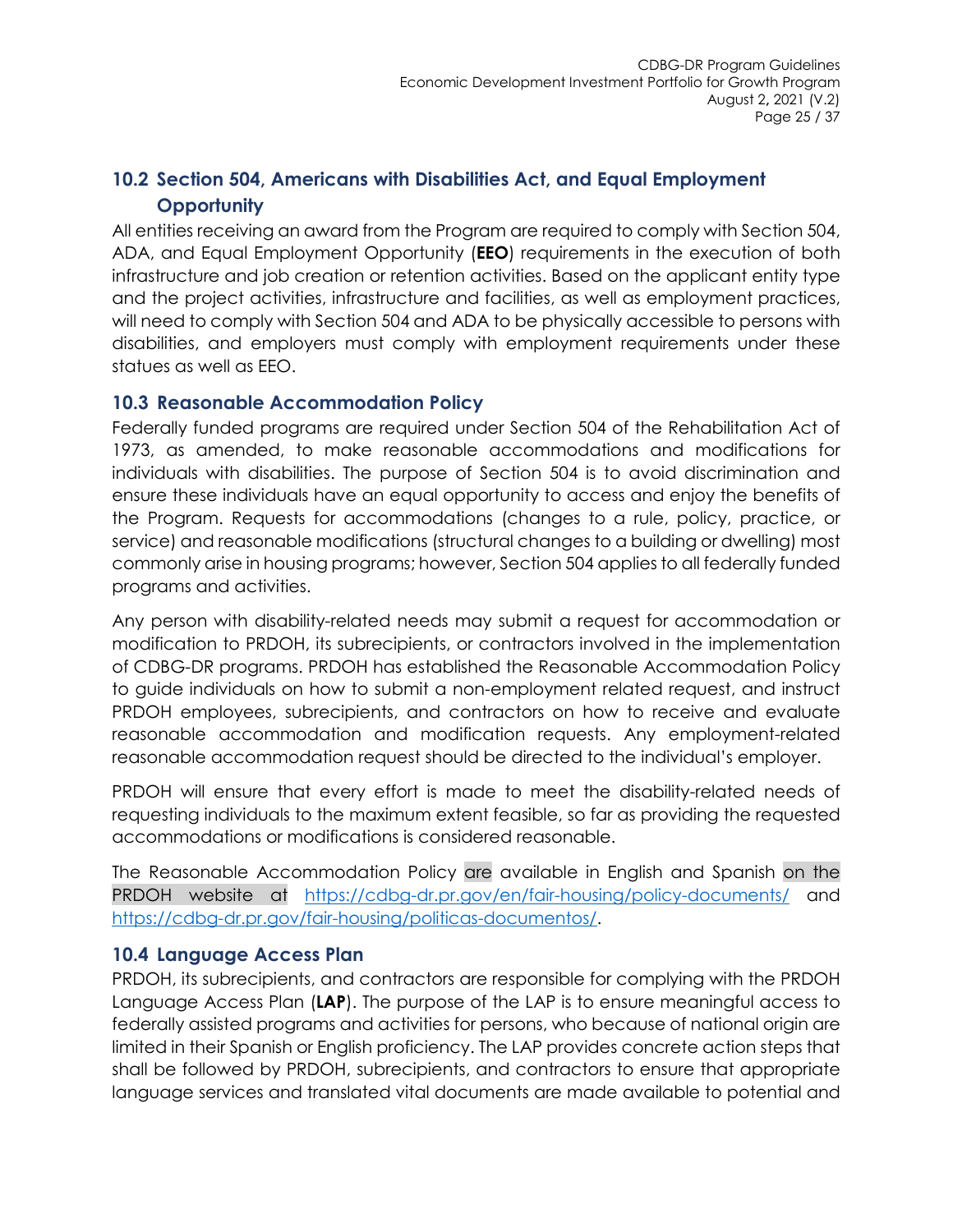actual Program participants, as well as in outreach activities, in accordance with the LAP.

The LAP are available in English and Spanish on the PRDOG website at [https://cdbg](https://cdbg-dr.pr.gov/en/fair-housing/policy-documents/)[dr.pr.gov/en/fair-housing/policy-documents/](https://cdbg-dr.pr.gov/en/fair-housing/policy-documents/) and [https://cdbg-dr.pr.gov/fair](https://cdbg-dr.pr.gov/fair-housing/politicas-documentos/)[housing/politicas-documentos/.](https://cdbg-dr.pr.gov/fair-housing/politicas-documentos/)

# <span id="page-25-0"></span>**11 Uniform Relocation Act (URA)**

As a Federally funded program, and in accordance with the Uniform Relocation Assistance and Real Property Acquisition Policies Act of 1970 (URA), as amended, 42 U.S.C. § 4601 *et seq.*, and the government wide implementing regulations found at 49 C.F.R. Part 24, all CDBG-DR programs are subject to URA regulations.

Projects funded under the Program, which include acquisition activities that result in displacement, must comply with all applicable URA regulations for notifying property owners, businesses, and tenants who may be subject to displacement. Persons and entities qualifying as "displaced persons" may be eligible for relocation assistance benefits, which must be accounted for in project budgets.

As a condition of receiving CDBG-DR assistance, Applicants agree to fully comply with all applicable provisions of the URA. For more information on how URA regulations apply to the CDBG-DR Program, please refer to the PRDOH Uniform Relocation Assistance Guide and Residential Anti-Displacement and Relocation Assistance Plan at <https://cdbg-dr.pr.gov/en/resources/policies/> (English) or [https://cdbg](https://cdbg-dr.pr.gov/recursos/politicas/politicas-generales/)[dr.pr.gov/recursos/politicas/politicas-generales/](https://cdbg-dr.pr.gov/recursos/politicas/politicas-generales/) (Spanish).

PRDOH, its subrecipients, and awarded entities should ensure that infrastructure activities will avoid disproportionate impact on vulnerable populations and create opportunities to address economic inequities facing local communities.

# <span id="page-25-1"></span>**12 Labor Standards**

Projects receiving CDBG-DR funding are required to comply with federal labor standards laws, including Davis-Bacon Act of 1931 and Related Acts (**DBRA**), as amended, 40 U.S.C. §3141- 3148; Fair Labor Standards Act of 1938 (**FLSA**), as amended, 29 U.S.C. § 201 et seq.; Contract Work Hours and Safety Standards Act (**CWHSSA**), 40 U.S.C. § 3701; Copeland Anti-Kickback Act, 40 U.S.C. § 3145, and Section 3 of the Housing and Urban Development Act of 1968 (**Section 3**). Together, these laws ensure that workers are paid and treated fairly by employers receiving CDBG-DR funding to execute program activities, and employment opportunities are made available to low income individuals to the greatest extent possible. Each of these laws requires important recordkeeping practices to ensure compliance and allow for accurate and efficient reporting as required by PRDOH.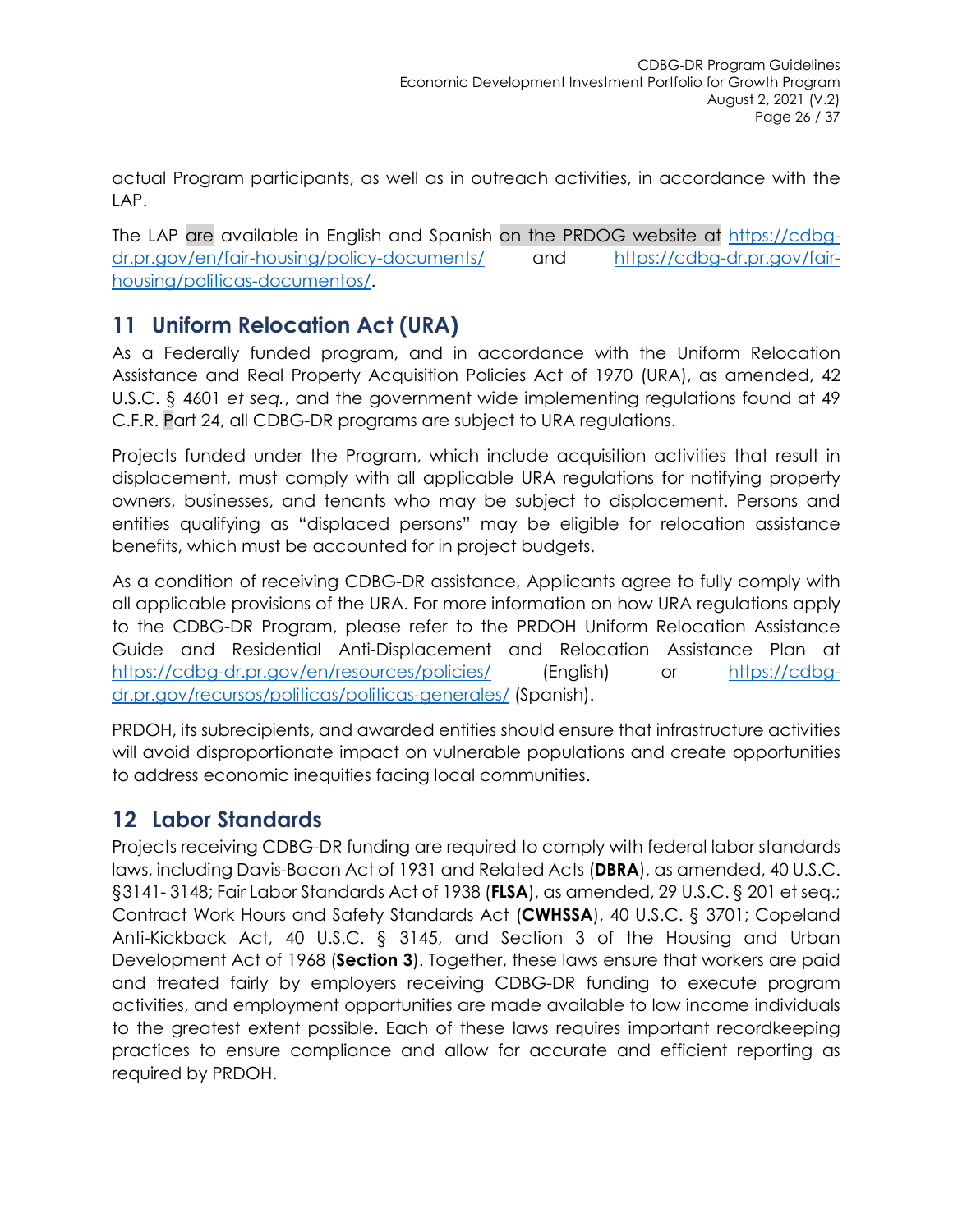Policies have been adopted by PRDOH for the CDBG-DR Program, which it, its subrecipients, and contractors are required to follow and comply with in the implementation of CDBG-DR funded activities. These policies are available in English and Spanish at: <https://www.cdbg-dr.pr.gov/en/resources/policies/> or [https://cdbg](https://cdbg-dr.pr.gov/recursos/politicas/politicas-generales/)[dr.pr.gov/recursos/politicas/politicas-generales/.](https://cdbg-dr.pr.gov/recursos/politicas/politicas-generales/)

# <span id="page-26-0"></span>**13 Program Income**

Program income as defined by 24 C.F.R. § 570.500 (a) refers to gross [income](https://www.law.cornell.edu/definitions/index.php?width=840&height=800&iframe=true&def_id=31ea9a12a77cf51b82fe3b9f8fd09d10&term_occur=999&term_src=Title:24:Subtitle:B:Chapter:V:Subchapter:C:Part:570:Subpart:J:570.500) received by the recipient or a subrecipient directly generated from the use of [CDBG funds,](https://www.law.cornell.edu/definitions/index.php?width=840&height=800&iframe=true&def_id=d3bc5d2ee66d745a10b7523cd24888b3&term_occur=999&term_src=Title:24:Subtitle:B:Chapter:V:Subchapter:C:Part:570:Subpart:J:570.500) except as provided in paragraph (a)(4).

Given the direct distribution model of the Program, PRDOH is the recipient of the loan payments and therefore of the program income. All IPG loan payments are collected by PRDOH and treated as program income. Program Income generated by IPG loan repayments will be placed in an interest- bearing account, in accordance with 24 C.F.R. § 570.500 (b) as a revolving loan fund and will be used to fund additional IPG awards as sufficient funds become available. Under 24 C.F.R. § 570.500(b) a revolving fund is:

• A separate fund (with a set of accounts that are independent of other program accounts) established for the purpose of carrying out specific activities which, in turn, generate payments to the fund for use in carrying out the same activities. Each revolving loan fund's cash balance must be held in an interest-bearing account, and any interest paid on CDBG funds held in this account shall be considered interest earned on grant advances and must be remitted to HUD for transmittal to the U.S. Treasury no less frequently than annually. (Interest paid by borrowers on eligible loans made from the revolving loan fund shall be program income and treated accordingly).

# <span id="page-26-1"></span>**14 Program Closeout**

Program closeout is the process by which PRDOH determines that the program has been successfully completed. A program is deemed complete upon final review and/or inspection by PRDOH and, when applicable, the submission of proof that all agreed upon performance indicators have been reported as well as performance milestones met.

General requirements for closeout are as follows:

- All funds have been disbursed to awarded recipient;
- All terms and conditions set forth in the loan agreement have been satisfied;
- All eligibility and duplication of benefits documentation are found to be in accordance with all requirements of this Program;
- All milestones have been met and deliverables submitted, and each in accordance with all requirements of this Program;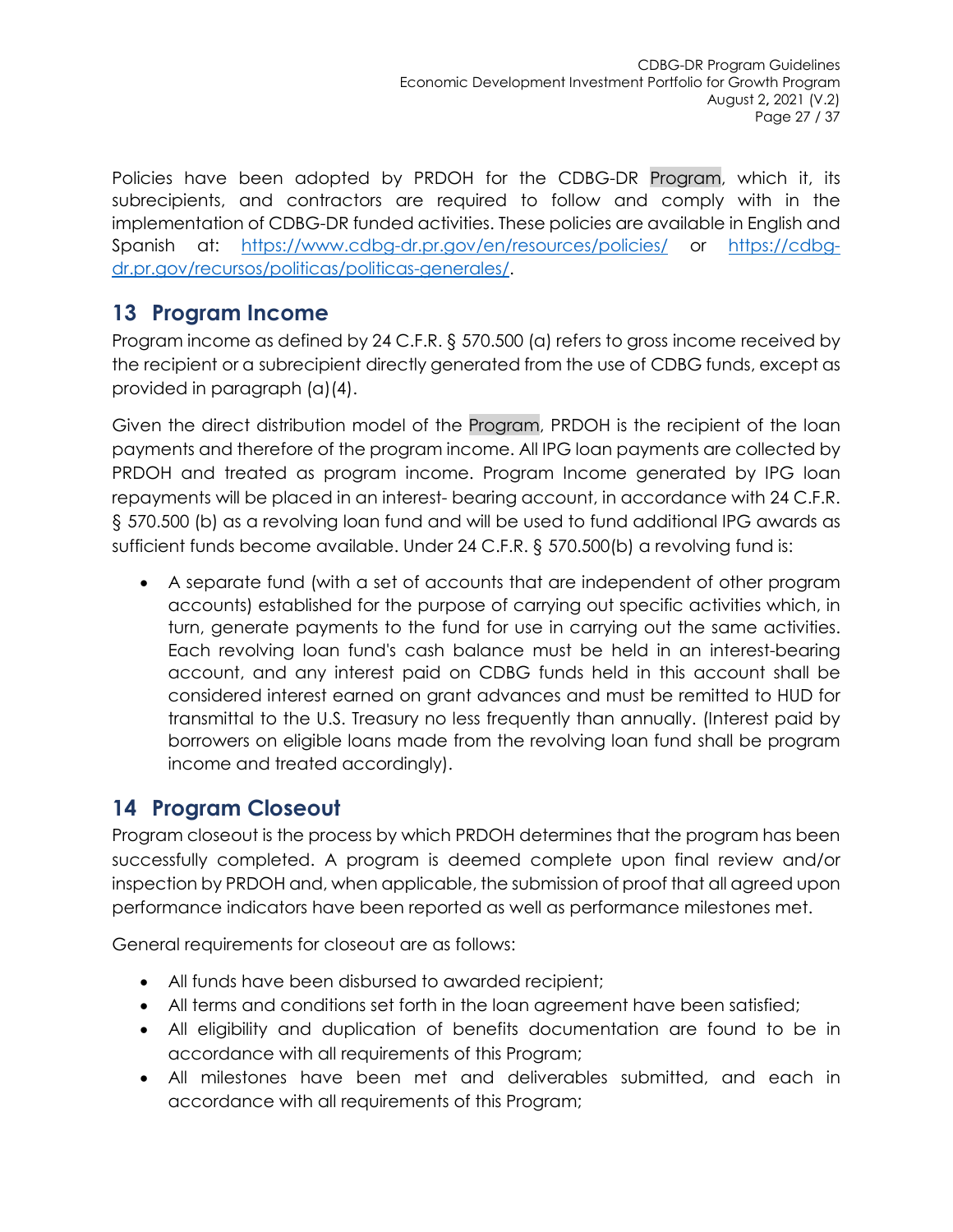- All Program forms required throughout the entirety of program processes have been duly completed and executed by the appropriate parties;
- All CDBG-DR funds used have been properly accounted for and reconciled with project budget;
- A CDBG-DR National Objective has been documented;
- Awardee repays loan as agreed, per instructions given by PRDOH at closing; and
- Other requirements for closeout as established in loan agreements.

# <span id="page-27-0"></span>**15 Monitoring**

Applicant-entities will report to PRDOH as established in each CDBG-DR Award Agreement. All information reported will be available, as part of PRDOH's Quarterly Performance Reports (**QPRs**) in English and Spanish on the PRDOH CDBG-DR website at <https://www.cdbg-dr.pr.gov/en/reports/> and [https://www.cdbg-dr.pr.gov/reportes/.](https://www.cdbg-dr.pr.gov/reportes/) In addition, as a condition of receiving federal funds, an entity may be subject to and must comply with audits and document requests from PRDOH, HUD and OIG.

# <span id="page-27-1"></span>**16 Program-Based Reconsideration and/or Administrative Review**

Applicants of the Program may contest any determinations or denials based on Program policy. However, an Applicant may not challenge a federal statutory requirement. Applicants have the right to request a Program-based Reconsideration with the Program or request an Administrative Review directly with PRDOH, as stated below. If the Applicant fails to contest a determination within the time allotted, the inaction will be deemed as an acceptance of the determination.

#### <span id="page-27-2"></span>**16.1 Program-based Reconsideration Request**

Applicants who wish to contest a Program determination may file a Program-based Reconsideration Request directly with the Program by submitting a written request, via electronic or postal mail, within **twenty (20) calendar days** from the date a copy of the notice was filed in the record of the agency. Provided that, if the date on which the copy of the notice is filed in the records of the agency differs from the mailing date (postal or electronic) of said notice, the aforementioned **twenty (20) calendar day-term** shall be calculated from the mailing date (postal or electronic). Notices distributed via electronic communication shall be considered valid. In the event a notification is sent via postal and electronic mail, the notification date will be the one sent beforehand. Program notices will include the electronic and postal information where these will be received, as these may vary.

Applicants who file a Program-based Reconsideration Request are encouraged to provide individual facts or circumstances, as well as supporting documents to justify their petition. In the Reconsideration Request process, the Program will only review facts and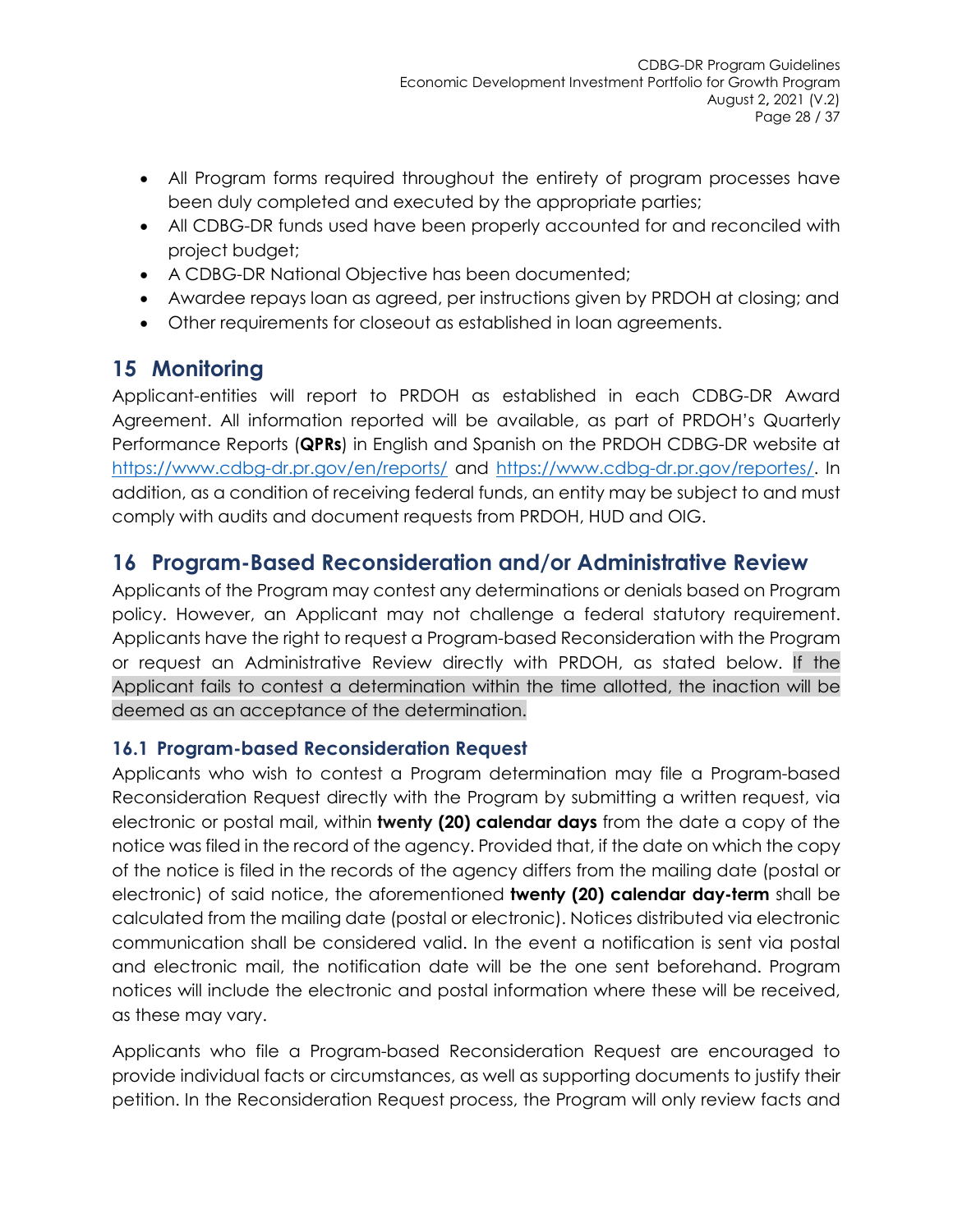information already included in an Applicant's file, unless the Applicant submits new documentation. The Program has the discretion to accept or reject new documentation based upon its relevance to the Program-based Reconsideration Request.

The Program will review and address the Reconsideration Request within **fifteen (15) calendar days** of its receipt. Applicants will be notified of the reconsideration determination via a Reconsideration Request Approved or a Reconsideration Request Denied notification.

Filing a Program-based Reconsideration Request does not substitute, negate, or preclude any legal right that an Applicant has to challenge a determination made by the Program. Therefore, Applicants who believe the initial determination of the Program to be erroneous, may submit, at their discretion, either a Program-based Reconsideration Request or a petition for review of the decision made by the Program by filing an Administrative Review Request at PRDOH in accordance with Regulation Number 4953, of August 19, 1993, which regulates the Formal Adjudication Process for PRDOH and its Adjunct Agencies (Regulation 4953).<sup>[17](#page-28-1)</sup>

#### <span id="page-28-0"></span>**16.2 Administrative Review Request**

If an Applicant disagrees with a Program determination, or with the Reconsideration Request Denial determination, said party may file directly to PRDOH, as grantee, an Administrative Review Request in accordance with the aforementioned Regulation 4953. The Applicant must submit such request, in writing, within **twenty (20) calendar days** from the date a copy of the Program determination or a Reconsideration Request Denial determination notice was filed in the record of the agency. Provided, that if the date on which the copy of the notice is filed in the record of the agency differs from the mailing date (postal or electronic), the aforementioned **twenty (20) calendar day-term** shall be calculated from the mailing date (postal or electronic). Notices distributed via electronic communication shall be considered valid. In the event a notification is sent via postal and electronic mail, the notification date will be the one sent beforehand. Submit the request via e-mail to: [LegalCDBG@vivienda.pr.gov;](mailto:LegalCDBG@vivienda.pr.gov) via postal mail to: CDBG-DR Legal Division, P.O. Box 21365, San Juan, PR 00928-1365; or in person at PRDOH's Headquarters at: CDBG-DR Legal Division, 606 Barbosa Avenue, Juan C. Cordero Davila Building, Río Piedras, P.R. 00918.

If the Applicant disagrees with any **final** written determination on an Administrative Review Request notified by PRDOH after completing the Administrative Adjudicative Procedure, said party may file a Judicial Review petition before the Court of Appeals of Puerto Rico within **thirty (30) calendar days** after a copy of the notice has been filed. See

<span id="page-28-1"></span><sup>17</sup> For more details, you can access Regulation 4953 (in Spanish) at: [https://www.vivienda.pr.gov/wp](https://www.vivienda.pr.gov/wp-content/uploads/2015/09/4953-Reglamenta-los-procedimientos-de-adjudicacion-formal..pdf)[content/uploads/2015/09/4953-Reglamenta-los-procedimientos-de-adjudicacion-formal..pdf](https://www.vivienda.pr.gov/wp-content/uploads/2015/09/4953-Reglamenta-los-procedimientos-de-adjudicacion-formal..pdf)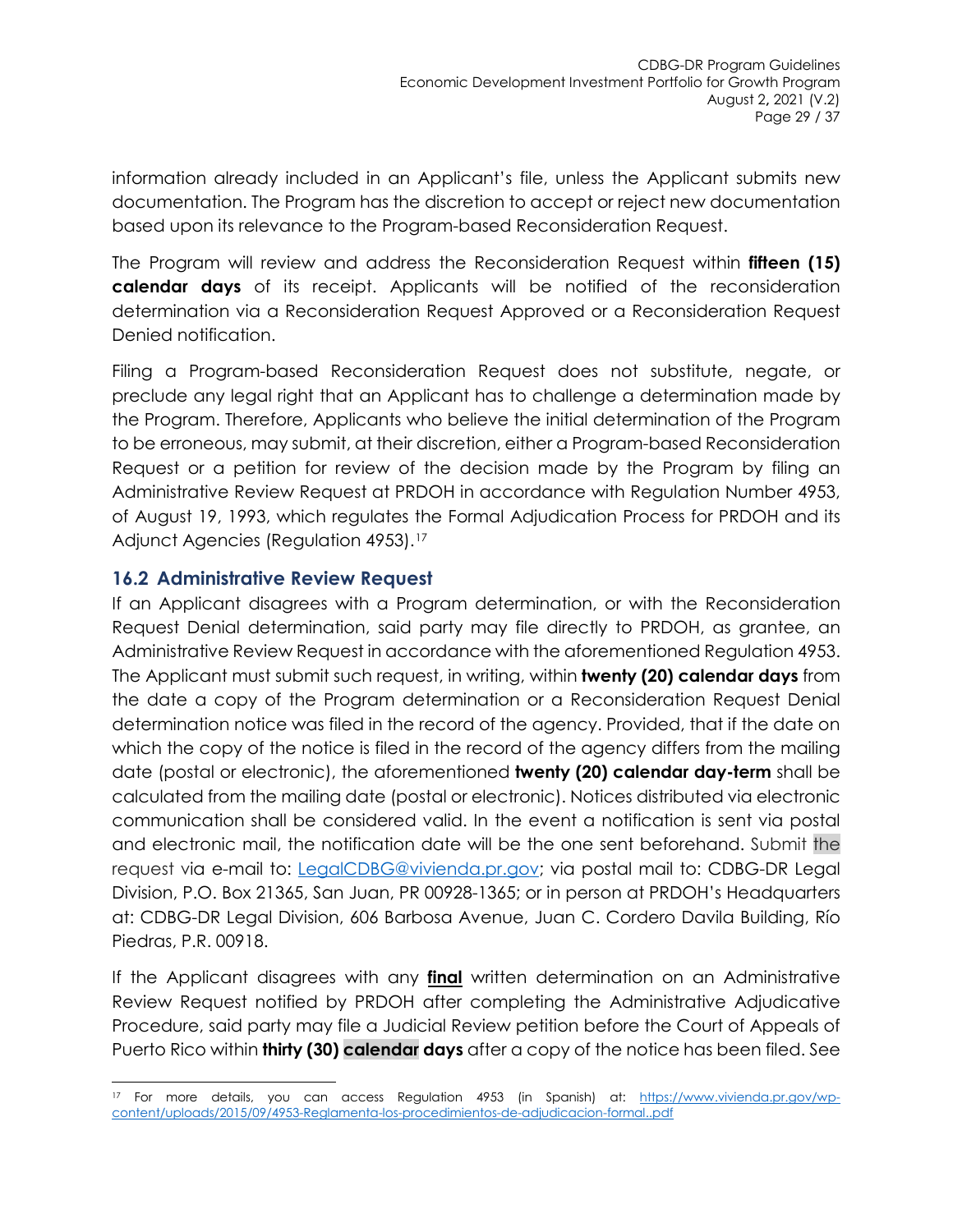Act No. 201-2003, as amended, known as the Judiciary Act of the Commonwealth of Puerto Rico of 2003, 4 LPRA § 24 *et seq.*, and section 4.2 of Act 38-2017, as amended, known as the Uniform Administrative Procedures Act of the Government of Puerto Rico, 3 LPRA § 9672.

# <span id="page-29-0"></span>**17 Job Pirating**

Job pirating is prohibited under Section 588 of the Quality Housing and Work Responsibility Act of 1998, Title V of P. L. 105-276. Job Pirating refers to the use of Federal funds to lure or attract a business and its jobs from one labor market to another.<sup>[18](#page-29-4)</sup>

CDBG funds may not be used to assist for-profit businesses, including expansions, as well as infrastructure improvement projects or business incubator projects designated to facilitate business relocation, if:

- The funding will be used to assist directly in the relocation of a plant, facility, or operation; and
- The relocation is likely to result in a significant loss of jobs in the labor market area from which the relocation occurs.

# <span id="page-29-1"></span>**18 General Provisions**

#### <span id="page-29-2"></span>**18.1 Program Guidelines Scope**

This document sets forth the policy governing the Program. These program guidelines are intended to aid and provide program activity guidance in Program implementation and closeout and should not be construed as exhaustive instructions. All Program activities must comply with the policies hereby stated. In addition, all Program staff must adhere to established program procedures and all federal and state laws and regulations in effect, as applicable, in the execution of Program activities.

However, PRDOH reserves the faculty to authorize, in its sole discretion, the granting of Program benefits to any Applicant, only when exceptional circumstances, not contemplated in these, justify it. Such faculty will be exercised on a case-by-case basis in compliance with local, state, and federal requirements. PRDOH is in no way obligated to grant the Program benefits in said cases.

#### <span id="page-29-3"></span>**18.2 Program Guidelines Amendments**

PRDOH reserves the right to modify the policies established in these guidelines if the program guidelines, as written, do not reflect the intended policy or cause procedures to be impracticable, among any other circumstances. If an amended version of these guidelines is approved, the amended version fully supersedes all other previous versions

<span id="page-29-4"></span><sup>18</sup> The Economic Development Toolkit: A Practical Guide to Constructing Your Economic Development Program. <https://files.hudexchange.info/resources/documents/Economic-Development-Toolkit-Manual.pdf>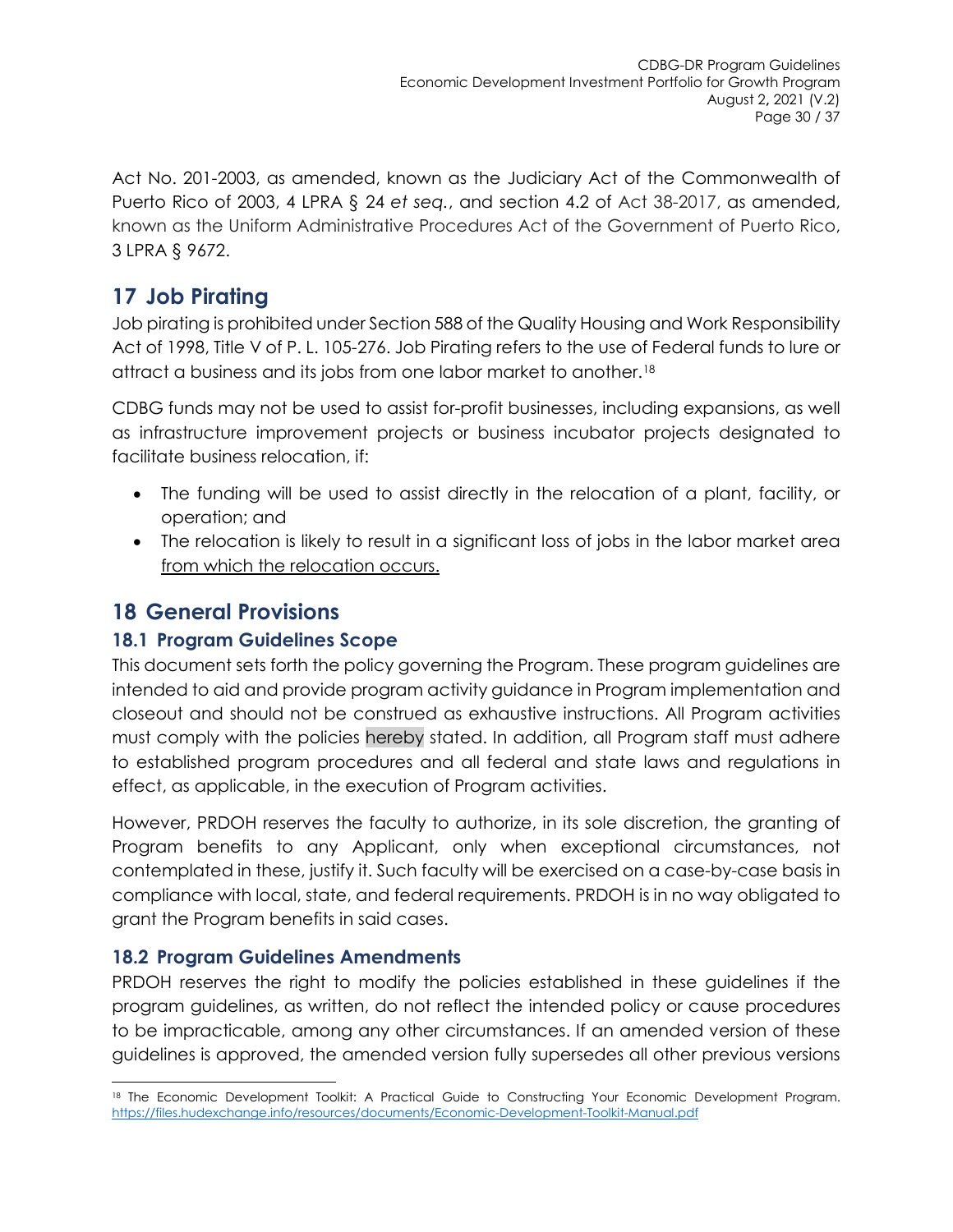and should be used as the basis for the evaluation of all situations encountered in the implementation and/or continuance of the Program from the date of its issuance, that is, the date that appears on the cover of these guidelines. Each version of the program guidelines will contain a detailed version control log that outlines any substantive amendment, inclusions and/or changes.

#### <span id="page-30-0"></span>**18.3 Disaster Impacted Areas**

As described in the initial Action Plan, and its amendments, the Government of Puerto Rico will use CDBG-DR funds solely for necessary expenses related to disaster relief, longterm recovery, restoration of housing, infrastructure, and economic revitalization in the impacted and distressed areas in Puerto Rico as identified in disaster declaration numbers DR-4336 and DR-4339. Through the Federal Register Vol. 83, No. 157 (August 14, 2018), 83 FR 40314, HUD identified that, for Puerto Rico, all components of the Island are considered "most impacted and distressed" areas. Therefore, these guidelines apply to all 78 municipalities of Puerto Rico.

#### <span id="page-30-1"></span>**18.4 Extension of Deadlines**

The Program could extend deadlines on a case-by-case basis. The Program may decline to extend a deadline if such extension will jeopardize the Program's completion schedule or the schedule of an individual construction project. The aforementioned strictly applies to program deadlines or established program terms. Under no circumstance(s) does the faculty to extend deadlines apply to the established terms of time in these guidelines or any applicable federal or state law or regulation, or to the terms of times established in these guidelines to request a Program-based Reconsideration, Administrative Review and/or Judicial Review.

#### <span id="page-30-2"></span>**18.5 Established Periods of Time**

Unless otherwise specified, all established periods of time addressed in this and all CDBG-DR Program Guidelines will be considered calendar days. On this matter, PRDOH, as grantee, will follow Rule 68.1 of the Rules of Civil Procedure of Puerto Rico, 32 LPRA Ap. V, R. 68.1.

#### <span id="page-30-3"></span>**18.6 Written Notifications**

All determinations made by the Program will be notified in writing. If an applicant believes that any determination was made without being written, the applicant may request that such decision be made in writing and duly substantiated.

#### <span id="page-30-4"></span>**18.7 Conflict of Interest**

As stated in the Federal Register Vol. 83, No. 28 (February 9, 2018), 83 FR 5844, Federal regulations require that State grantees, in the direct Grant administration and means of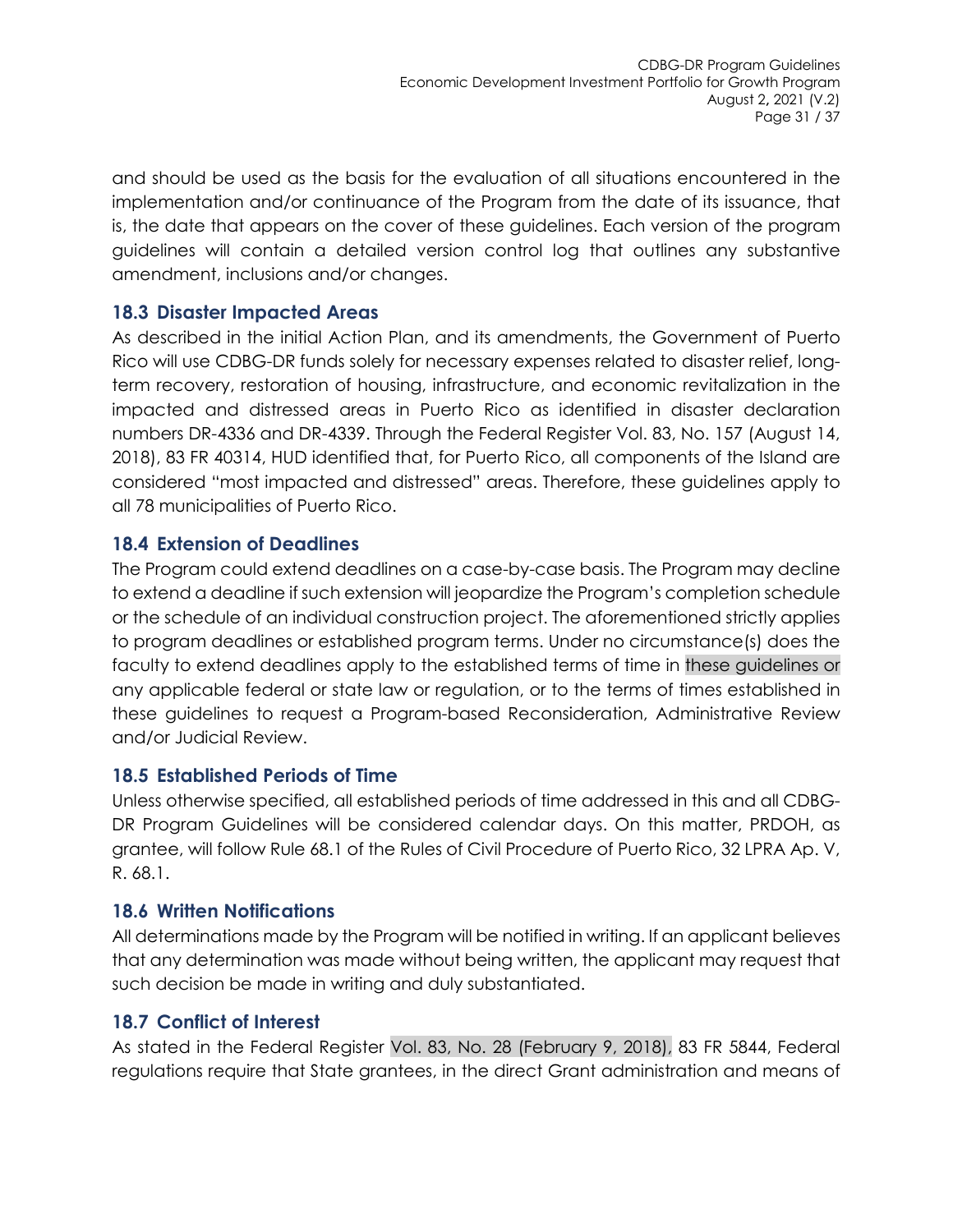carrying out eligible activities, be responsible with program administrative requirements, including those established in 24 C.F.R. §570.489(h) related to conflicts of interest.

Several federal and state conflict of interest laws can govern CDBG-DR assisted activities. Therefore, PRDOH has enacted the Conflict of Interest and Standards of Conduct Policy (**COI Policy**) in conformity with the following applicable federal and state regulations:

- 1. HUD conflict of interest regulations, 24 C.F.R. §570.611 and 24 C.F.R. §85.36;
- 2. The Uniform Administrative Requirements, Cost Principles, and Audit Requirements for Federal Awards, 2 C.F.R. Part 200 at § 200.112 and §200.318 (c)(1);
- 3. Puerto Rico Department of Housing Organic Act, Act 97 of June 10, 1972, as amended, 3 LPRA. § 441 *et seq.;*
- 4. The Anti-Corruption Code for the New Puerto Rico, Act No. 2-2018, as amended; 3 LPRA § 1881 *et seq*.; and
- 5. The Puerto Rico Government Ethics Act of 2011, Act 1-2012, as amended. 3 LPRA § 1854 *et seq*.

The COI Policy outlines PRDOH's responsibility, in its role as grantee, to identify, evaluate, disclose and manage apparent, potential or actual conflicts of interest related to CDBG-DR funded projects, activities and/or operations. Said Policy is intended to serve as guidance for the identification of apparent, potential or actual conflicts of interest in all CDBG-DR assisted activities and/or operations. In accordance with 24 C.F.R. § 570.489, the COI Policy also includes standards of conduct governing employees engaged in the award or administration of contracts.

As defined in the COI Policy, a conflict of interest is a situation in which any person who is a public servant, employee, agent, consultant, officer, or elected official or appointed official of the PRDOH, or of any designated public agencies, or of Subrecipients that are receiving funds under the CDBG-DR Program may obtain a financial or personal interest or benefit that is or could be reasonably incompatible with the public interest, either for themselves, or with those whom they have business, or an organization which employs or is about to employ any of the parties indicated herein, or a member of their family unit during their tenure or for **two (2) years** after.

Such conflicts of interests will not be tolerated by PRDOH. Program officials, their employees, agents and/or designees are subject to state ethic laws and regulations, including, but not limited to Puerto Rico Government Ethics Act of 2011, Act 1-2012, as amended, in regard to their conduct in the administration, granting of awards and program activities.

According to the aforementioned Act, no public servant shall intervene, either directly or indirectly, in any matter in which they have a conflict of interests that may result in their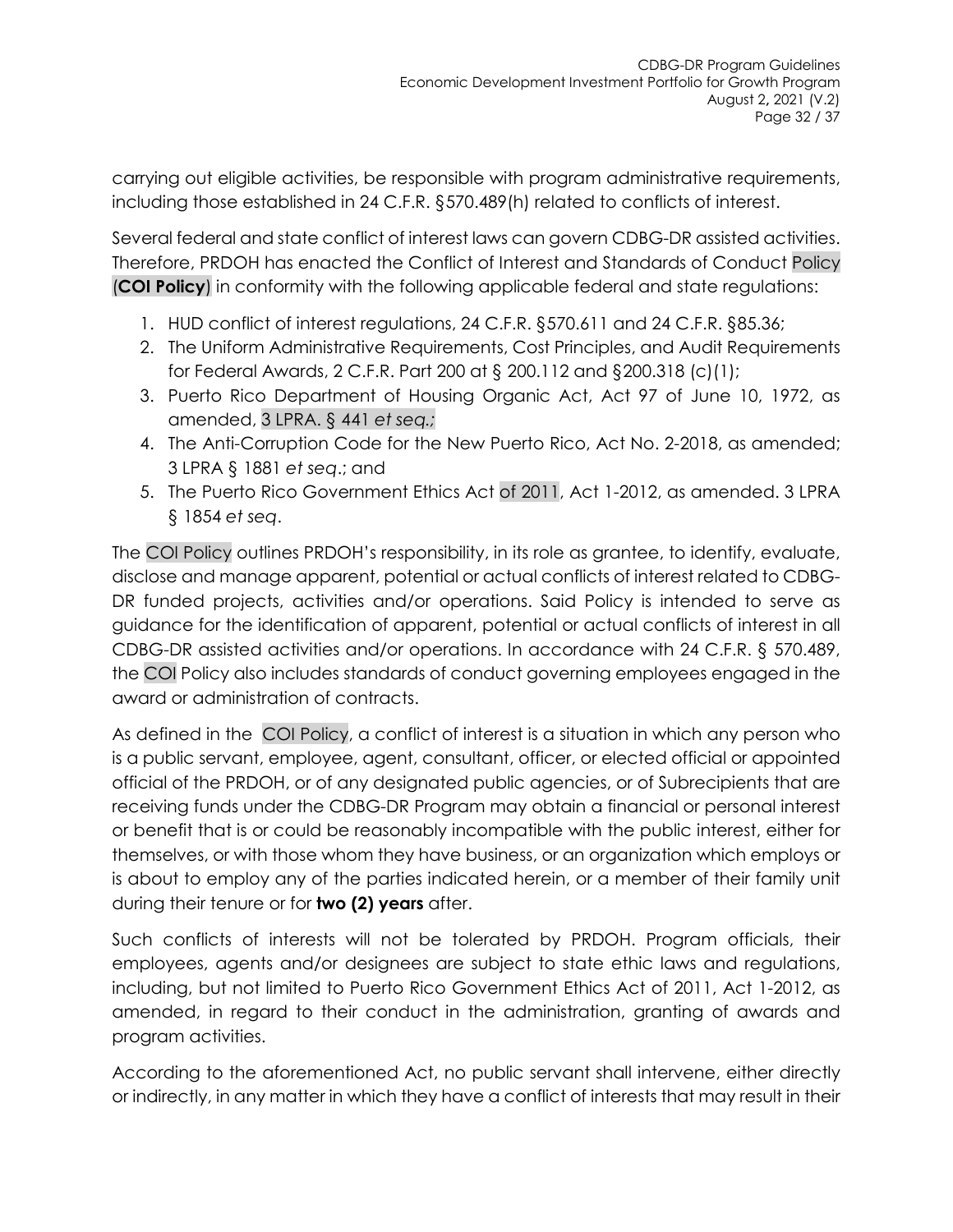benefit. No public servant shall intervene, directly or indirectly, in any matter in which any member of their family unit, relative, partner or housemate has a conflict of interest that may result in benefit for any of the abovementioned. In the case that any of the abovementioned relationships has ended during the **two (2) years** preceding the appointment of the public servant, they shall not intervene, either directly or indirectly, in any matter related to them until **two (2) years** have elapsed after their appointment. This prohibition shall remain in effect insofar as the beneficial ties with the public servant exist. Once the beneficial ties end, the public servant shall not intervene, either directly or indirectly, in such matter until **two (2) years** have elapsed.

The above conflict of interest statement does not necessarily preclude PRDOH Program officials, their employees, agents and/or designees from receiving assistance from the Program. On a case-by-case basis, PRDOH Program officials, their employees, agents and/or designees may still be eligible to apply and to receive assistance from the Program if the applicant meets all Program eligibility criteria as stated in these guidelines. PRDOH Program officials, their employees, agents and/or designees should disclose their relationship with PRDOH at the time of their application.

The COI Policy and all CDBG-DR Program policies are available in English and Spanish on the PRDOH website at: <https://www.cdbg-dr.pr.gov/en/resources/policies/> and [https://www.cdbg-dr.pr.gov/recursos/politicas/.](https://www.cdbg-dr.pr.gov/recursos/politicas/)

#### <span id="page-32-0"></span>**18.8 Citizen Participation**

Throughout the duration of the grant, all citizen comments on PRDOH's published Action Plan, any substantial amendments to the Action Plan, performance reports and/or other issues related to the general administration of CDBG-DR funds, including all programs funded by this grant, are welcomed.

Citizen comments may be submitted through any of the following means:

- **Via phone:** 1-833-234-CDBG or 1-833-234-2324 (TTY: 787-522-5950) Attention hours: Monday – Friday from 8:00 a.m. to 5:00 p.m.
- **Via email at**: [infoCDBG@vivienda.pr.gov](mailto:infoCDBG@vivienda.pr.gov)
- **Online at**: <https://www.cdbg-dr.pr.gov/en/contact/> (English) <https://www.cdbg-dr.pr.gov/contact/> (Spanish)
- **In writing at**: Puerto Rico CDBG-DR Program P.O. Box 21365 San Juan, PR 00928-1365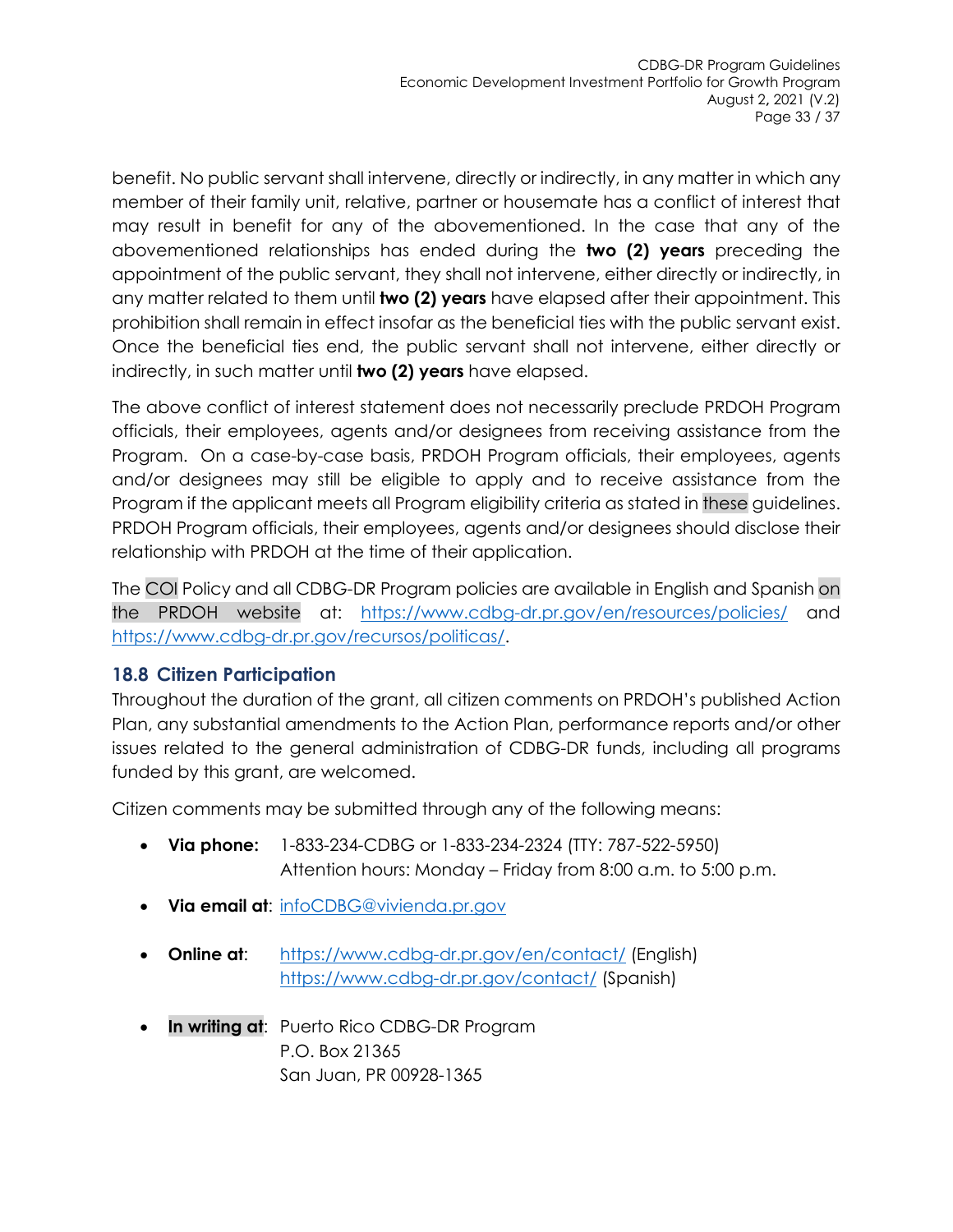The Citizen Participation Plan and all CDBG-DR Program policies are available in English and Spanish on the PRDOH website at [https://www.cdbg](https://www.cdbg-dr.pr.gov/en/resources/policies/)[dr.pr.gov/en/resources/policies/](https://www.cdbg-dr.pr.gov/en/resources/policies/) and [https://www.cdbg-dr.pr.gov/recursos/politicas/.](https://www.cdbg-dr.pr.gov/recursos/politicas/) For more information on how to contact PRDOH, please refer to [www.cdbg-dr.pr.gov.](http://www.cdbg-dr.pr.gov/)

#### <span id="page-33-0"></span>**18.9 Citizen Complaints**

As part of addressing Puerto Rico's long-term recovery needs, citizen complaints on any issues related to the general administration of CDBG-DR funds are welcome throughout the duration of the grant. It is PRDOH's responsibility, as grantee, to ensure that all complaints are dealt with promptly and consistently and at a minimum, to provide a timely, substantive written response to every **written** complaint within **fifteen (15) calendar days**, where practicable, as a CDBG grant recipient. See 24 C.F.R. § 570.486(a)(7).

Citizens who wish to submit formal complaints related to CDBG-DR funded activities may do so through any of the following means:

• **Via email at:** [LegalCDBG@vivienda.pr.gov](mailto:LegalCDBG@vivienda.pr.gov) • **Online at:** <https://cdbg-dr.pr.gov/en/complaints/>(English) <https://cdbg-dr.pr.gov/quejas/>(Spanish) **In writing at:** Puerto Rico CDBG-DR Program Attn: CDBG-DR Legal Division-Complaints P.O. Box 21365

San Juan, PR 00928-1365

Although formal complaints are required to be submitted in writing, complaints may also be received verbally and by other means necessary, as applicable, when PRDOH determines that the citizen's particular circumstances do not allow the complainant to submit a written complaint. However, in these instances, PRDOH shall convert these complaints into written form. These alternate methods include, but are not limited to:

- Via telephone\*: 1-833-234-CDBG or 1-833-234-2324 (TTY: 787-522-5950)
- In-person at\*: PRDOH Headquarters Office or Program-Specific Intake **Centers**

\*Attention hours: Monday – Friday from 8:00 a.m. to 5:00 p.m.[19](#page-33-1)

The Citizen Complaints Policy and all CDBG-DR Program policies are available in English and Spanish on the PRDOH website at [https://www.cdbg-](https://www.cdbg-dr.pr.gov/en/resources/policies/general-policies/)

<span id="page-33-1"></span> <sup>19</sup> Hours may vary due to COVID-19. PRDOH recommends calling ahead prior to arrival to corroborate.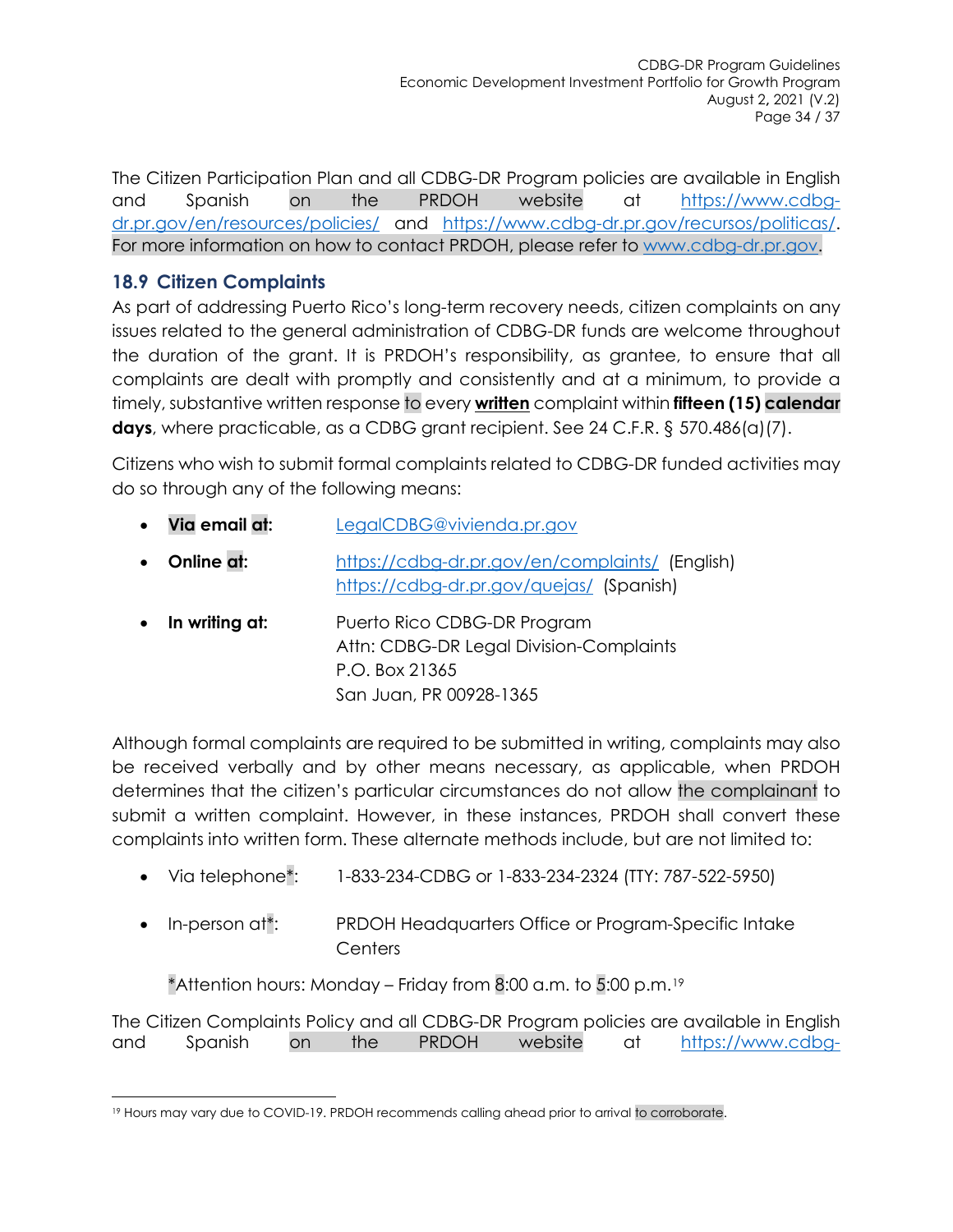```
dr.pr.gov/en/resources/policies/general-policies/https://www.cdbg-
dr.pr.gov/recursos/politicas/politicas-generales/.
```
#### <span id="page-34-0"></span>**18.10 Anti-Fraud, Waste, Abuse or Mismanagement**

PRDOH, as grantee, is committed to the responsible management of CDBG-DR funds by being a good advocate of the resources while maintaining a comprehensive policy for preventing, detecting, reporting, and rectifying fraud, waste, abuse, or mismanagement.

Pursuant to 83 FR 40314, PRDOH implements adequate measures to detect and prevent fraud, waste, abuse, or mismanagement in all programs administered with CDBG-DR funds as well as encourages any individual who is aware or suspects any kind of conduct or activity that may be considered an act of fraud, waste, abuse, or mismanagement, regarding the CDBG-DR Program, to report such acts to the CDBG-DR Internal Audit Office, directly to the Office of Inspector General (**OIG**) at HUD, or any local or federal law enforcement agency.

The Anti-Fraud, Waste, Abuse, or Mismanagement Policy (**AFWAM Policy**) is established to prevent, detect and report any acts, or suspected acts, of fraud, waste, abuse, or mismanagement of CDBG-DR funds. This Policy applies to any allegations or irregularities, either known or suspected, that could be considered acts of fraud, waste, abuse, or mismanagement, involving any citizen, previous, current or potential applicant, beneficiary, consultant, contractor, employee, partner, provider, subrecipient, supplier, and/or vendor under the CDBG-DR Program.

| REPORT FRAUD, WASTE, ABUSE, OR MISMANAGEMENT TO PRDOH CDBG-DR |                                                                                                                                                                                                               |
|---------------------------------------------------------------|---------------------------------------------------------------------------------------------------------------------------------------------------------------------------------------------------------------|
| CDBG-DR Hotline                                               | 787-274-2135 (English/Spanish/TTY)                                                                                                                                                                            |
| Postal Mail                                                   | Puerto Rico Department of Housing<br><b>CDBG-DR Internal Audit Office</b><br>P.O. BOX 21355<br>San Juan, PR 00928-1355                                                                                        |
| Fmail                                                         | hotlineCDBG@vivienda.pr.gov                                                                                                                                                                                   |
| Online                                                        | Filling out the <b>AFWAM Submission Form</b> available in English and<br>https://cdbg-<br>Spanish<br>at<br>www.cdbg-dr.pr.gov or<br>dr.pr.gov/app/cdbgdrpublic/Fraud                                          |
| In person                                                     | Request a meeting with the Deputy Audit Director of the CDBG-DR<br>Internal Audit Office located at PRDOH's Headquarters at 606<br>Barbosa Avenue, Building Juan C. Cordero Dávila, Río Piedras, PR<br>00918. |

|                 | REPORT FRAUD, WASTE, ABUSE, OR MISMANAGEMENT DIRECTLY TO HUD OIG |
|-----------------|------------------------------------------------------------------|
| HUD OIG Hotline | 1-800-347-3735 (Toll-Free)                                       |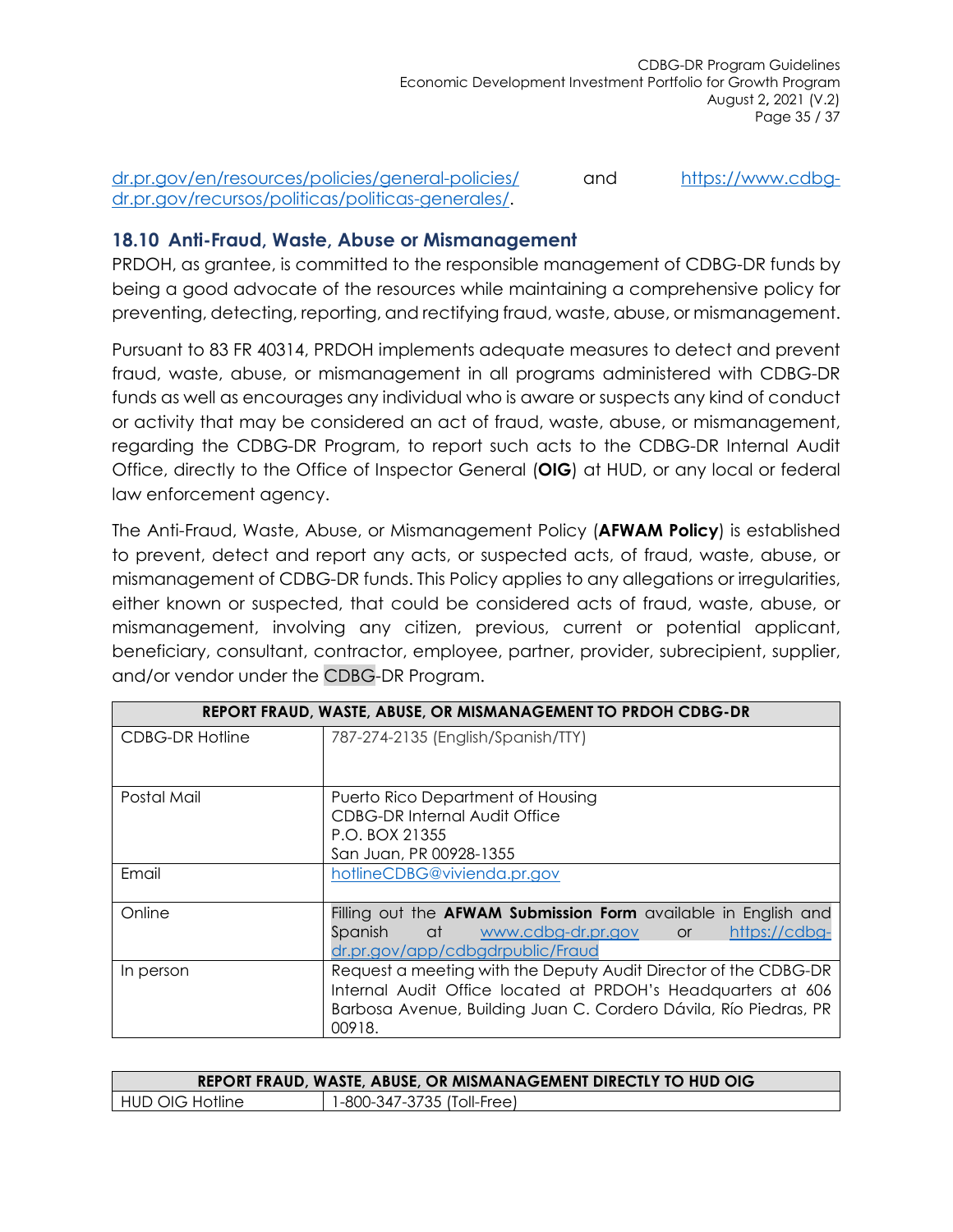|             | 787-766-5868 (Spanish)                        |
|-------------|-----------------------------------------------|
| Postal Mail | HUD Office of Inspector General (OIG) Hotline |
|             | 451 7th Street SW                             |
|             | Washington, D.C. 20410                        |
| Email       | HOTLINE@hudoig.gov                            |
|             |                                               |
| Online      | https://www.hudoig.gov/hotline                |
|             |                                               |

The AFWAM Policy and all CDBG-DR Program policies are available in English and Spanish on the PRDOH website at <https://www.cdbg-dr.pr.gov/en/resources/policies/> and [https://www.cdbg-dr.pr.gov/recursos/politicas/.](https://www.cdbg-dr.pr.gov/recursos/politicas/)

#### <span id="page-35-0"></span>**18.11 Related Laws and Regulations**

These guidelines make reference as to how the provisions of certain laws apply to the Program. However, other related laws may exist which are not included in these Guidelines. This does not negate or preclude the Program from applying the provisions of those laws, nor an applicant from receiving services, when applicable. Moreover, PRDOH can enact, or may have enacted, regulations that address how the laws mentioned in these guidelines are managed. If there are any discrepancies between these guidelines and the laws and/or regulations mentioned in them, then the latter will prevail over the guidelines. If at any time the laws and/or the applicable regulations mentioned in these guidelines are amended, the new provisions will apply to the Program without the need to amend these guidelines.

#### <span id="page-35-1"></span>**18.12 Cross-Cutting Guidelines**

Some federal and local requirements apply to all programs funded by CDBG-DR. These Cross-Cutting Guidelines cover topics such as: financial management; environmental review; labor standards; acquisition; relocation; civil rights; fair housing, among others. The requirements described in the above referenced Cross-Cutting Guidelines, apply to all programs described in PRDOH's CDBG-DR Initial Action Plan and its amendments.

The Cross-Cutting Guidelines and all CDBG-DR Program policies are available in English and Spanish on the PRDOH website at [https://www.cdbg](https://www.cdbg-dr.pr.gov/en/resources/policies/)[dr.pr.gov/en/resources/policies/](https://www.cdbg-dr.pr.gov/en/resources/policies/) and [https://www.cdbg-dr.pr.gov/recursos/politicas/.](https://www.cdbg-dr.pr.gov/recursos/politicas/)

# <span id="page-35-2"></span>**19 Program Oversight**

Nothing contained within these guidelines is intended to limit the role of PRDOH, HUD, and/or corresponding authorities from exercising oversight and monitoring activities of the Program.